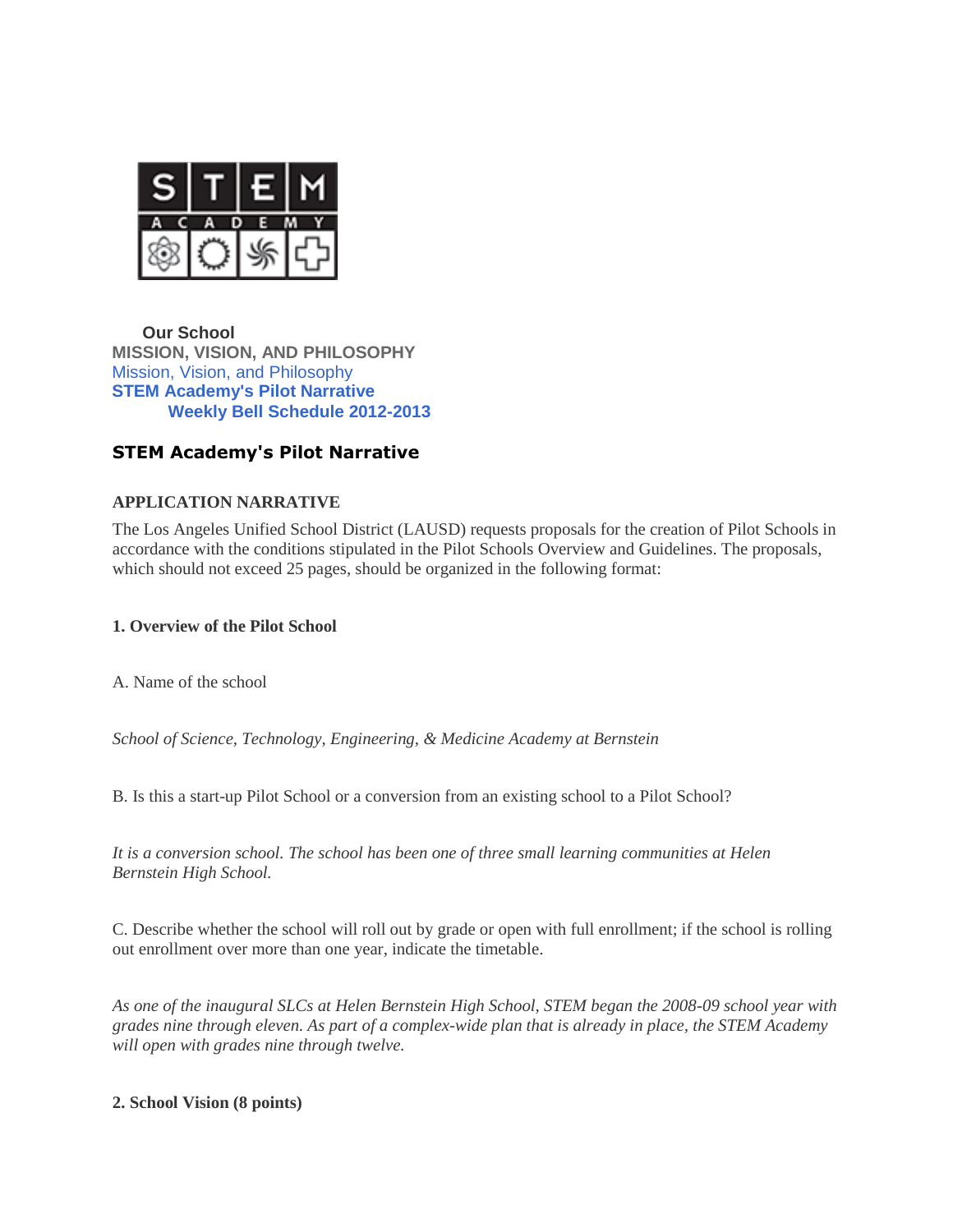A. Describe the Pilot School's vision, mission, philosophy, and career theme.

*The STEM Academy will be a school in which ALL students are fully engaged in learning rigorous, standards-based curriculum and skills that are relevant to their lives and to their future success. At our school, ALL teachers and staff are life-long learners focused on providing a student-centered, personalized learning environment where students learn academic content and career-related skills. At STEM, community partners provide opportunities for students to gain theoretical knowledge and practical experience through apprenticeships and internships in the area of Science, Technology, Engineering, and Medicine. This is the vision and goal of the STEM Academy.*

*STEM students experience an ambitious and challenging curriculum that makes post-secondary education a reality. As a neighborhood school, we are an open and welcoming environment where volunteerism and community service are the norm, parents are actively engaged in their student's learning, and there is strong community and business support. All teachers work within a professional learning community that embodies the belief that improved teacher practice results in improved student learning.*

#### *Our vision calls for:*

- 1. *All STEM Academy students will graduate with multiple options for success in college and postsecondary career opportunities. A rigorous, college preparatory curriculum integrated with STEM Academy career technical education (CTE) pathways will prepare all students to graduate ready to succeed in college, with skills and knowledge required for entry-level jobs in either the Health Sciences and Medical Technology industry sector or the Engineering and Design industry sector.*
- 2. *The STEM Academy is an active part of the Hollywood community. This is evident through peer tutoring relationships, working with community organizations, and volunteering within the neighborhood. Our parent committee provides an entry point for parents to participate actively in the school community. Business partners provide students with real-world experiences through internships and work experience.*
- 3. *The STEM Academy is an innovative learning community built upon best practices revealed by decades of research on high school redesign. To ensure success for our diverse group of students, the faculty and staff will commit to the following:*
	- *Active belief that our students are our customers - like any smart business, we will maximize the benefit to our customers with all available resources*
	- *Active belief that all students can learn and "failure is not an option"*
	- *Recruit a diverse faculty that is representative of our student body*
	- *Differentiate instruction to meet the needs of all learners: AP, ELL, SPED, ESL and EO.*
- *Provide access to rigorous standards-based instruction with high expectations for all students*
- *Use project-based learning and performance-based assessment to create relevant and engaging learning experiences for students*
- *Participate in job-embedded professional growth that includes discussion of current research,*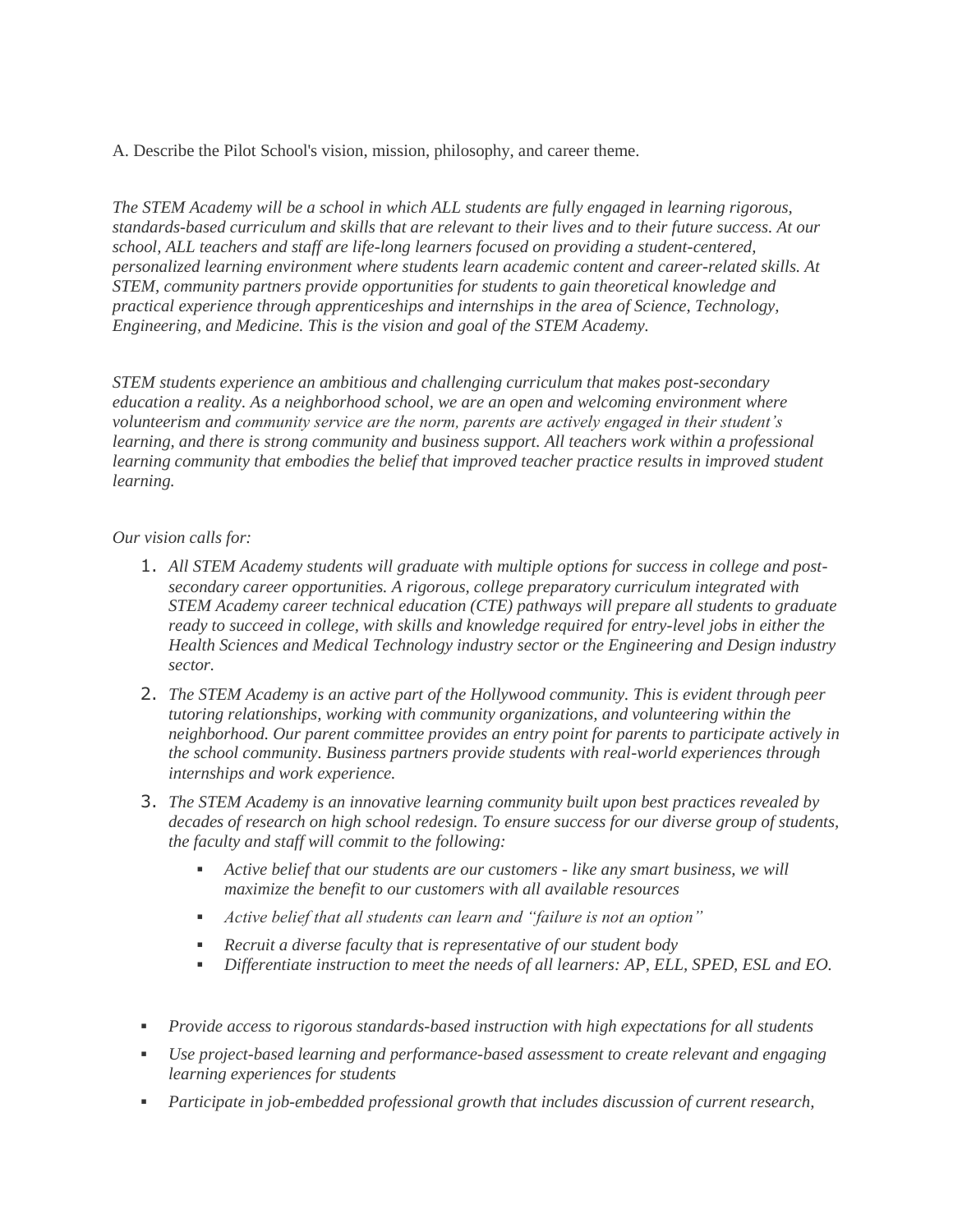*examination of student work and performance data, and improvement of professional practice*

 *Practice distributed leadership structures within professional learning communities focused on student achievement*

*The mission of the STEM Academy is to instill a love of scientific inquiry and application and to empower students to pursue higher education by learning in an interdisciplinary and contextualized learning environment.*

## *Our mission calls for:*

- 1. *All STEM Academy graduates are 21st century learners who leave school with the skills and knowledge necessary for entry into higher education and the workforce. All students have the ability to pursue a skills certificate and experience internships while in high school. All students are prepared to make informed post-high school choices based on their goals and their interests.*
- 2. *All STEM Academy students are accountable to state content and career technical education (CTE) standards. Teachers integrate the skills and knowledge from the core content and CTE standards in contextualized learning experiences. Students demonstrate their mastery of the standards in public exhibitions of their learning. Struggling students receive additional academic support within the school day.*
- 3. *The STEM Academy community, including students, teachers, parents, and community members, work together to create a positive learning environment. A tone of trust and decency permeates the community. Students have an important voice in shaping the learning community.*
- B. Describe a day in the life of a student.

*At 8:10AM, STEM junior X is sitting in her Math Analysis class writing down the day's warm-up. These warm-ups help her focus on the day's learning objective/guiding question, the unit's learning objective/guiding question, and the year's learning objective/guiding question ("Who am I in the World?"). She discusses the warm-up with a partner, and then places it in her binder that she uses to organize her PBL projects for all 8 classes, especially since many of her projects are cross-curricular. After using the warm-up to gauge the class' understanding of previous material and progression toward the next step of the project, the instructor teaches a mini-lesson on the standard which students must master in order to progress toward answering their guiding question. STEM junior X practices this skill/concept with an activity which is both organic and pertinent to her project. She writes a reflection of how this standard will contribute toward her project, and then she files her work in her project portfolio.*

*When she transitions to her Advanced Biotechnology elective, STEM junior X puts on her white lab-coat and pulls out the pre-lab she completed for homework the*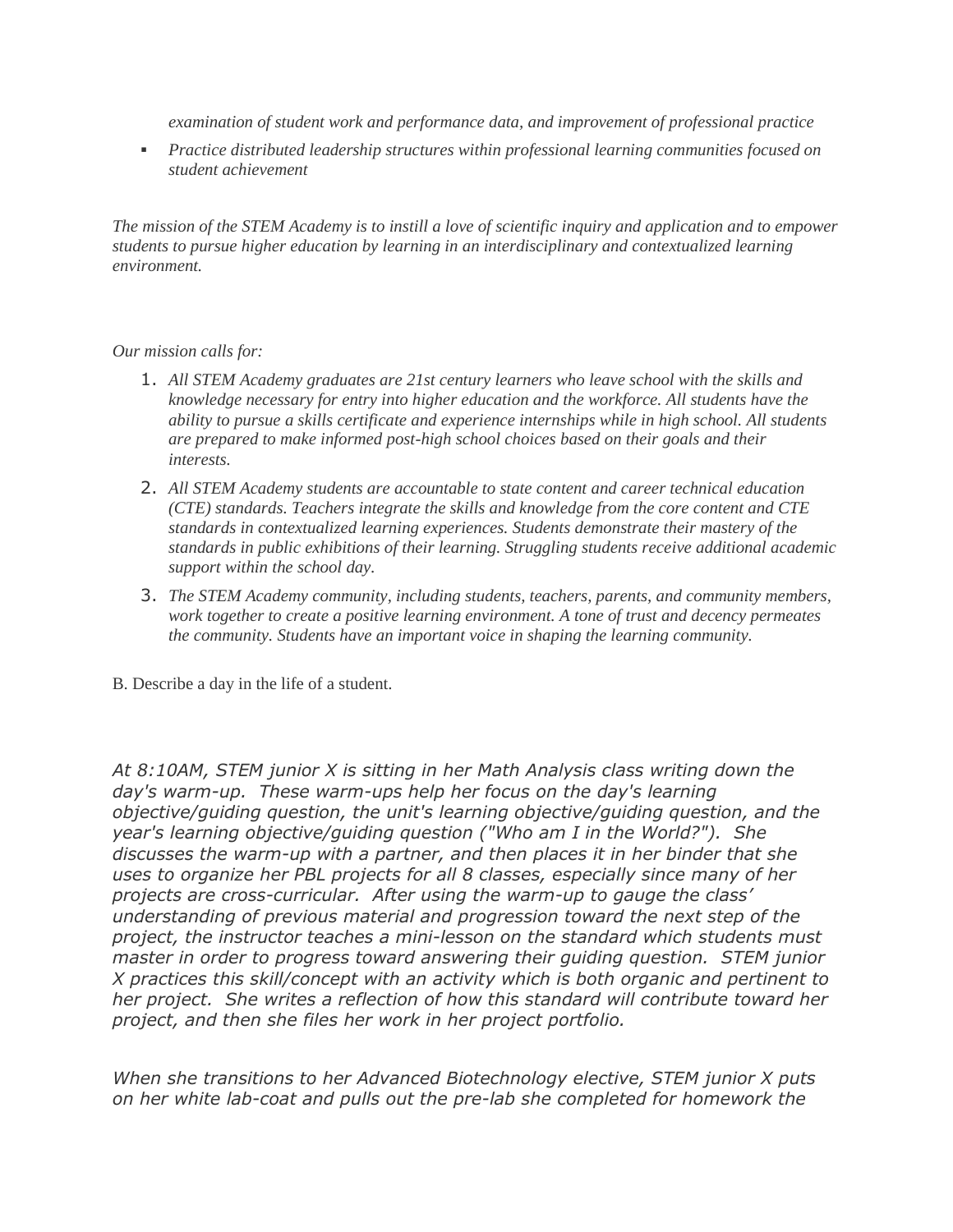*night before. Her instructor reviews safety as well as important concepts, and then STEM junior X breaks into her lab group, puts on her goggles, and starts running gel electrophoresis. While the DNA is separating, STEM junior X uses skills from Math Analysis to work out the theoretical expectations for the lab. After the gel is finished, STEM junior X gathers the data and finishes writing a formal lab report where she must use math skills to compute the percent error, the analytical skills of determining where the sources of error were, and writing skills to write a 5 paragraph academic conclusion and discussion. She adds this to her project portfolio before heading to Advisory.*

*In advisory, she continues work on a cover letter for her resume which she will send to some of STEM's medical community partners in order to obtain a paid internship for her senior year. Her advisory teacher (who has helped guide STEM junior X since her freshman year) discusses the importance of clearly stating work objectives in the cover letter as well as using dynamic adjectives to sell STEM student X as a good fit for the internship.*

*After lunch, STEM junior X attends her keyboarding class where she spends half the class practicing a Gershwin piece. The other half of the class she engages in a PBL unit which spans between keyboarding and her US History course, and she works on researching the development of jazz in America. As she leaves, STEM junior X gathers her materials into her backpack and checks in with her US History teacher.*

*Today is the day of the week that STEM juniors disperse into the community and complete volunteer portion of their Biotechnology or Engineering pathway projects with STEM community partners which also completes their civic and social engagement credit. STEM junior X changes out of her uniform and into her work clothes before heading up to Griffith Park to complete a park clean-up activity. At the park, she collects soil and water samples to later analyze in a local industry partner laboratory. She takes notes while talking with the park ranger and then puts her notepad into her pocket so that she can make observations while cleaning and collecting samples. At home, she reflects on her discussion with the ranger and her data, and she brings this reflection to school the next day to put in her project portfolio.*

*STEM Academy students spend most of their school day on the fourth and fifth floors, and accessing shared campus areas as needed. In addition, the STEM Academy has a large industrial arts room on the second floor that allows for a team teaching approach to mathematics and engineering. STEM Academy students share the cafeteria, library, fine arts rooms (music, choir, drama), and athletic facilities with the entire complex.*

*Students attend classes in a mixed block schedule, allowing for longer projects and cross curricular*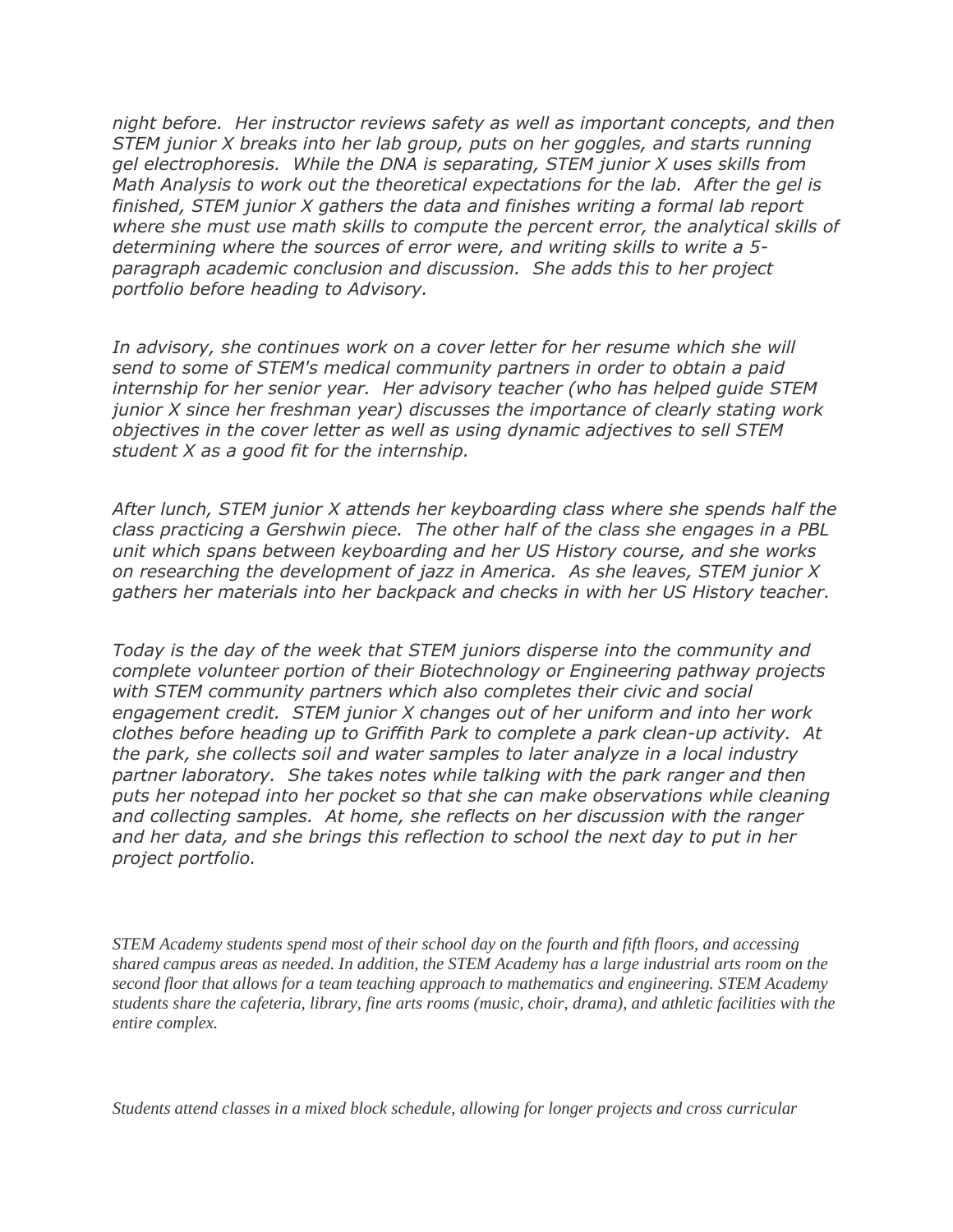*instruction, while receiving daily support or summer intervention in core courses. Daily math and English lab tutorial classes provide scaffolded instruction, reinforced by ample time for teacher-tostudent and peer-to-peer interaction. This is the perfect time for individual instruction and peer mentoring.*

### **3. Curriculum and Assessment (40 points)**

Curriculum and Instruction

A. Describe the school's instructional philosophy. How will the curriculum be culturally relevant and connect to the lives of enrolled students?

*The instructional philosophy of STEM revolves around students' high academic achievement and their ability to be competitive in a global society. Upon graduation, STEM students will have fulfilled the A-G academic requirements through a curriculum that has relevance to the world outside of school and has personal meaning for students. Life and career technical skills form the foundation for student inquiry into content. All courses will include interdisciplinary content to give students opportunities to explore topics within authentic contexts. We will accomplish this by integrating the CTE standards, college and career skills into the academic disciplines.*

*The driving force of STEM is an education that connects students' lives to a global technological society. We will harness the technology skills that students bring to school and apply them in meaningful learning experiences. STEM students will learn via project-based and problem-based lessons. Inquiry learning, along with authentic assessment, provides students with real-world experiences, resulting in the attainment of 21st century skills. We are committed to providing learning experiences that promote leadership and literacy in science and technology.*

*Collaboration in the classroom reflects the reality of the 21st century workplace. A critical part of the STEM curriculum is the coherence of an interdisciplinary program, with cross-discipline as well as cross-grade teacher collaboration. The project-based and problem-based learning (PBL) model focuses on the importance of student inquiry. Teachers will plan collaboratively, with the goal of designing a seamless curriculum using an integrated approach to learning.PBL is a pedagogical shift from didactic to student centered interactive and self directed learning.*

*As a yearly and 4-year overarching PBL unit that STEM plans to implement, students will be expected to explore and reflect upon the following questions which are relevant to the students personal identity and communal/cultural identity: in the 9th grade, "Who am I?"; in the 10th grade, "Who am I in my community?"; in the 11th grade, "Who am I in the world?"; and in the 12th grade, "How can I effect change in the world?" These grade level themes will help our students explore and value diversity, civic participation, and conflict resolution while helping them make connections between the work they do in all their courses and the place their work fills in their community and their future.*

*Although the School of Science, Technology, Engineering, and Medicine Academy at Bernstein is part of*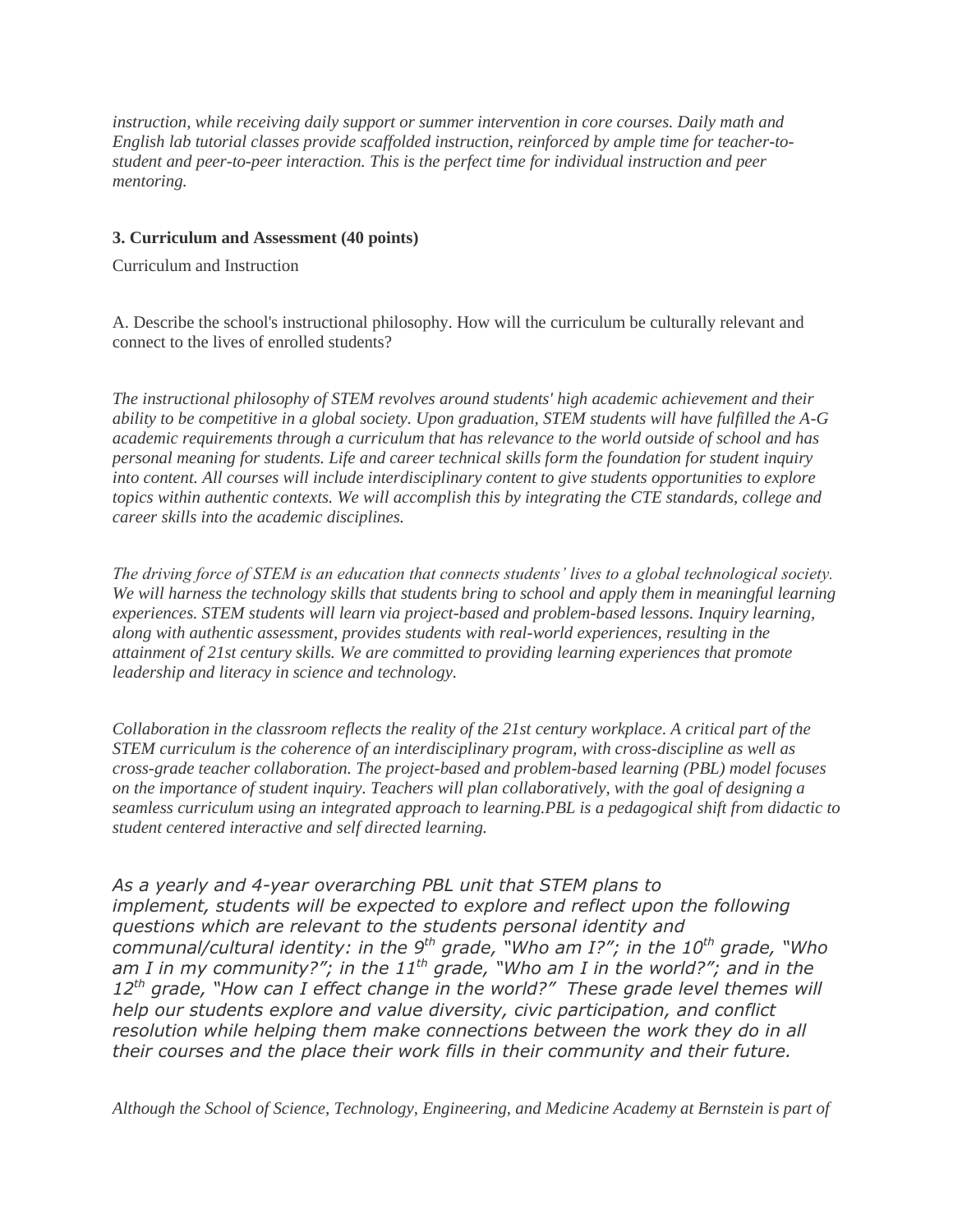*the larger Helen Bernstein complex, it creates its unique academic identity through its instructional focus on engineering design and medical technology. Community and business partners are key to a seamless integration of academic subjects with the identified career pathways, the establishment of strong business partnerships leading to mentoring and internships, as well as a strong community presence. Every student will graduate college and career ready, with specialized preparation in Engineering Design, Biotechnology, or Allied Medical Careers.*

#### B. How will your school use curriculum and instruction autonomy to maximize student learning?

*We will use our curriculum autonomy to alter the pacing of instruction to meet the need for in-depth learning, (adding in mini-lessons which both help to scaffold instruction for students who need additional as well as push advanced students to use more complex thinking skills and further research within the classroom), coverage of essential content, and the needs of the students in each class. The sequence and unit pacinge of any particular class will be determined by students' level of achievement and understanding on specific content, and input from common faculty planning sessions. In addition, we will use our autonomy to implement cross-curricular project based learning from the training provided by our partners, including Project Lead the Way (PLTW), National Academy Foundation (NAF), and California Partnership Academy (CPA). For example, students in Engineering Design will learn about historical events related to engineering design in Social Studies, apply engineering measurement systems within math courses, and develop proficiency in technical writing during English courses. Students in Biotechnology will use principles of solution preparation during science courses, apply mathematical concepts, and explore the ethical and economic issues related to research and product development during English and Social Studies courses.*

*Curriculum and instruction autonomy in all career technical pathways will allow us to build upon a fouryear college preparatory sequence, centered on the development of 21st century skills. Students will develop their creativity and innovation skills, critical thinking and problem-solving skills, communication and collaboration skills to prepare for success in our increasingly complex social and work environments. Students will develop information literacy and technology skills to ensure their ability to thrive in an information age characterized by rapid changes in technology. Students will develop social and work skills necessary for achievement in the 21st century, including flexibility, initiative, selfdiscipline, cross-cultural social skills, productivity, and leadership. State academic content and career technical education frameworks along with teacher -developed common assessments and rubrics will provide guidance for teachers to plan standards-based lessons.*

*Rubrics for all PBL units and Capstone public exhibitions will include: content standards, 21st century skill standards, habits of mind standards, ELL standards, and study skill standards. Each semester, students will complete a PBL unit which requires a paper and/or oral presentation in every content area which is graded according to common rubrics. Capstone projects will be formal presentations in front of community members and mentors, and internship mentors will be required to providestructured performance reviews which will be used to measure mastery of the aforementioned 5 types of standards.*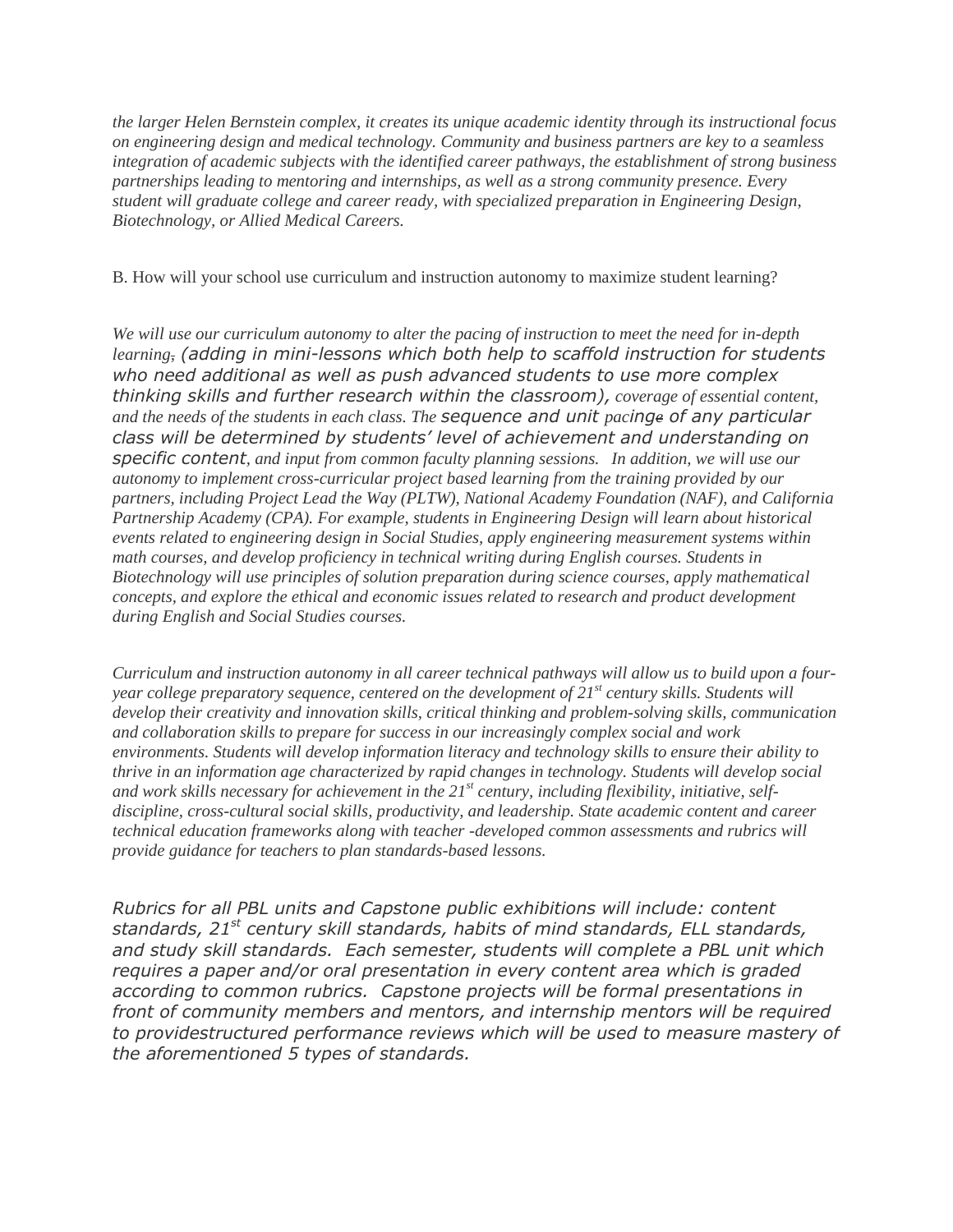C. What will students be expected to know and be able to do upon graduation from your school?

*Upon graduation, students will be qualified to enter a college or university or enter the work force at an entry level position in either of the CTE pathways as demonstrated by their senior capstone project/portfolio. The portfolio and senior capstone project will allow students to showcase the variety of skills they have gained over four years of CTE course work.*

*STEM graduates will have knowledge of scientific theories, mathematical skills, and will be able to monitor their learning and behavior in order to help themselves be successful in high school and beyond. They will have a broad range of technology skills (including the ability to use computer programs such as MS Office and graphic design programs, Internet proficiency, and scientific lab technology); the skills necessary to design experiments, research using primary and secondary sources, and write a scholarly paper; mathematical application skills; and career skills that they will be able to carry with them post high school including the ability to create an appropriate resume, interview for a job, organize and manage their time, and find appropriate resources to finish work-related projects. All STEM graduates are accountable to state content and career technical education (CTE) standards. Students will demonstrate their mastery of the standards in public exhibitions of their learning.*

D. Describe the core academic curriculum. How will your school meet A-G requirements?

*When graduating, STEM students will have fulfilled the A-G academic requirements through a curriculum that has relevance to the world outside of school and has personal meaning for students.*

*Students will be programmed into classes that allow them to complete the A-G requirements and qualify them for admission to the California State University system upon graduation from high school. As a priority we will address the strengths and challenges of incoming 9th graders in math by providing math tutorial courses which will also support their success in their CTE pathways. In addition, our ELL students will receive scaffolded, differentiated and SDAIE instruction in all their courses to ensure that all students achieve at the same level.*

*In Grade 9 students take Biology, Algebra 1 or Geometry, and English 9. In Grade 10 students take Chemistry, Geometry or Algebra 2, and English 10. In Grade 11 students take Physics or Physiology, Algebra 2 or Math Analysis, and American Literature/Contemporary Composition. In Grade 12 students take AP science or a science elective, AP math or math elective, Expository Composition and an English elective. Students will also take a minimum of two years of a foreign language.*

E. What will be the career themed courses that all students take?

*STEM students are enrolled in CTE Project Lead the Way (PLTW) engineering courses and CTE biotechnology courses. STEM students take all their academic and CTE elective classes within the Academy. The 9th and 10th grade students will be programmed by CTE cohort and move together through their English, history, math, science, and CTE classes.*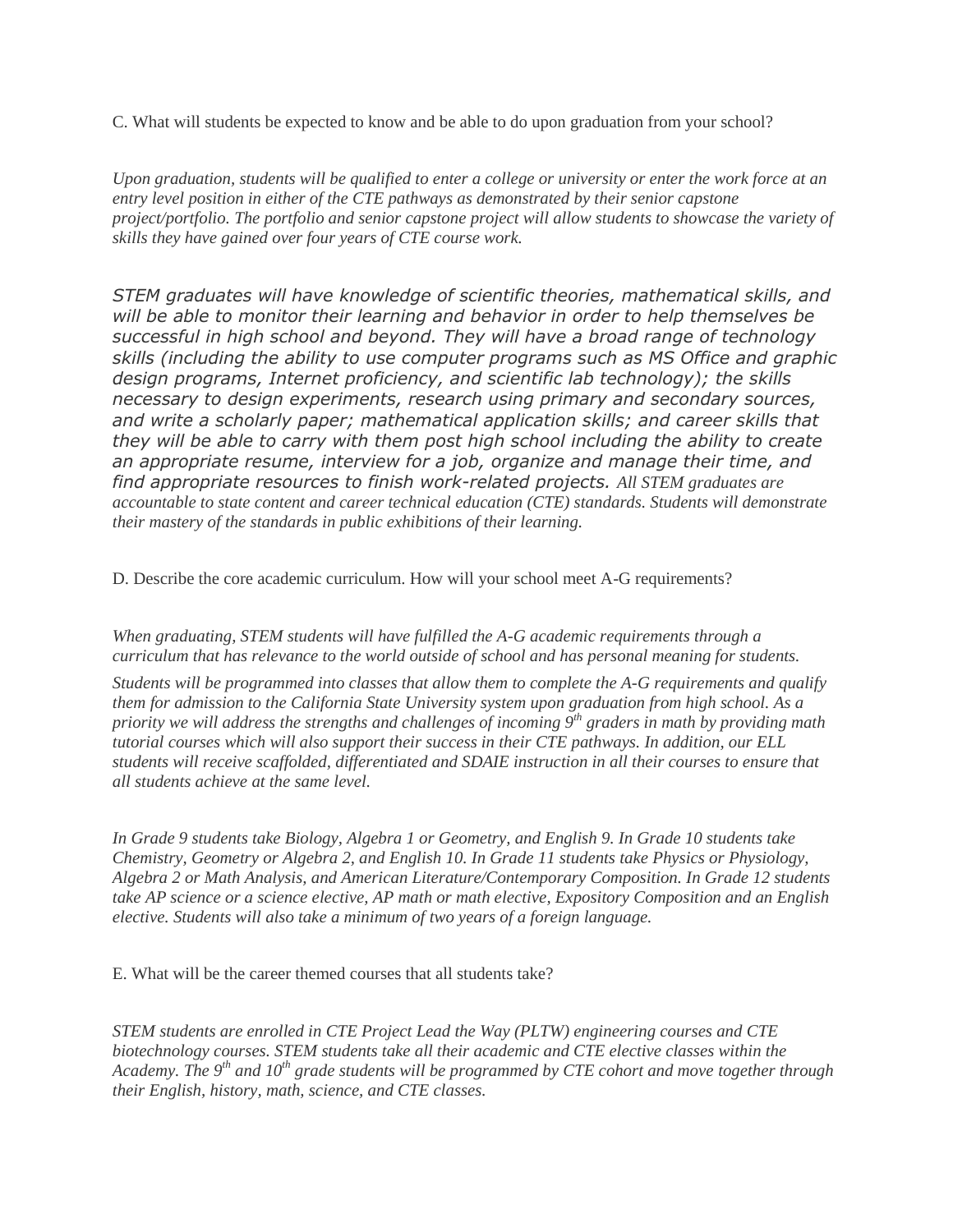*In Grade 9 students take Introduction to Engineering Design (IED) or Health Careers 1. In Grade 10 students take Principles of Engineering (POE) or Introduction to Biotechnology (BE). In Grade 11 students take Digital Electronics (DE) or Advanced Biotechnology (BE). In Grade 12 students take Engineering Design and Development (EDD). The senior capstone project will culminate in a public presentation to parents, community members, and the STEM Academy Advisory Board.*

| SCHOOL: Science, Technology,<br>Engineering, & Medicine |
|---------------------------------------------------------|
| PATHWAY: Engineering Design                             |
| PATHWAY: Bioengineering                                 |
| PATHWAY:   Medical Science (In<br>Development)          |

|                         | $\mathbf{1}$                           | $\overline{2}$  | 3                                | $\overline{\mathbf{4}}$                  | 5                                                 | 6                                          |                                                             | <b>CTE Pathways</b>                                           |                                                                            |
|-------------------------|----------------------------------------|-----------------|----------------------------------|------------------------------------------|---------------------------------------------------|--------------------------------------------|-------------------------------------------------------------|---------------------------------------------------------------|----------------------------------------------------------------------------|
| <b>GR</b><br><b>ADE</b> | <b>ENGLIS</b><br>H                     | <b>MATH</b>     | <b>SCIEN</b><br><b>CE</b>        | SOCIAL                                   | REQUIRED COURSES/ RECOMMENDED<br><b>ELECTIVES</b> |                                            |                                                             |                                                               |                                                                            |
|                         |                                        |                 |                                  | <b>STUDIE</b><br>S                       |                                                   |                                            |                                                             |                                                               |                                                                            |
|                         |                                        |                 |                                  |                                          |                                                   |                                            |                                                             |                                                               |                                                                            |
| 9                       | English<br>9AB                         | Algebra<br>1AB  | <b>Biolog</b><br>y.<br><b>AB</b> | Health/<br>Life<br><b>Skills</b><br>21st | ADV<br>PE<br>1AB                                  | Span<br>1AB or<br>Span<br><b>SP</b><br>1AB | Intro<br>Design<br><b>PLTW</b><br>$1*$<br>(fine<br>art "f") | Intro<br>Design<br>PLTW 1*<br>(fine art)<br>$"f"$ )           | <b>Biome</b><br>dical<br><b>Scienc</b><br>es<br><b>PLTW</b><br>$\mathbf 1$ |
|                         |                                        |                 |                                  |                                          |                                                   |                                            |                                                             |                                                               |                                                                            |
| 10                      | English<br>10AB                        | Geometr<br>y AB | Chemi<br>stry<br>AB              | WHG:<br>Mod<br>Wld AB                    | <b>ADV</b><br>PD<br>2AB                           | Span<br>2AB or<br>Span<br><b>SP</b><br>2AB | es of<br>Engine<br>ering<br><b>PLTW</b><br>2                | Principl Intro. To<br>Bioengin<br>eering<br>PLTW <sub>2</sub> | <b>Biome</b><br>dical<br>Scienc<br>es<br><b>PLTW</b><br>$\overline{2}$     |
| 11                      | AM Lit<br>Comp $/$<br>Contem<br>p Comp | Algebra<br>2AB  | Physic<br>S<br><b>AB</b>         | <b>US Hist</b><br>20th AB                | Electiv<br>e                                      | Span<br>3AB or<br>Span<br><b>SP</b><br>3AB | Digital<br>Electro<br>nics<br><b>PLTW</b><br>3              | Adv.<br>Biotechn<br>ology<br>(PLTW<br>2.5)                    | <b>Biome</b><br>dical<br>Scienc<br>es<br><b>PLTW</b><br>3                  |
|                         |                                        |                 |                                  |                                          |                                                   |                                            |                                                             |                                                               |                                                                            |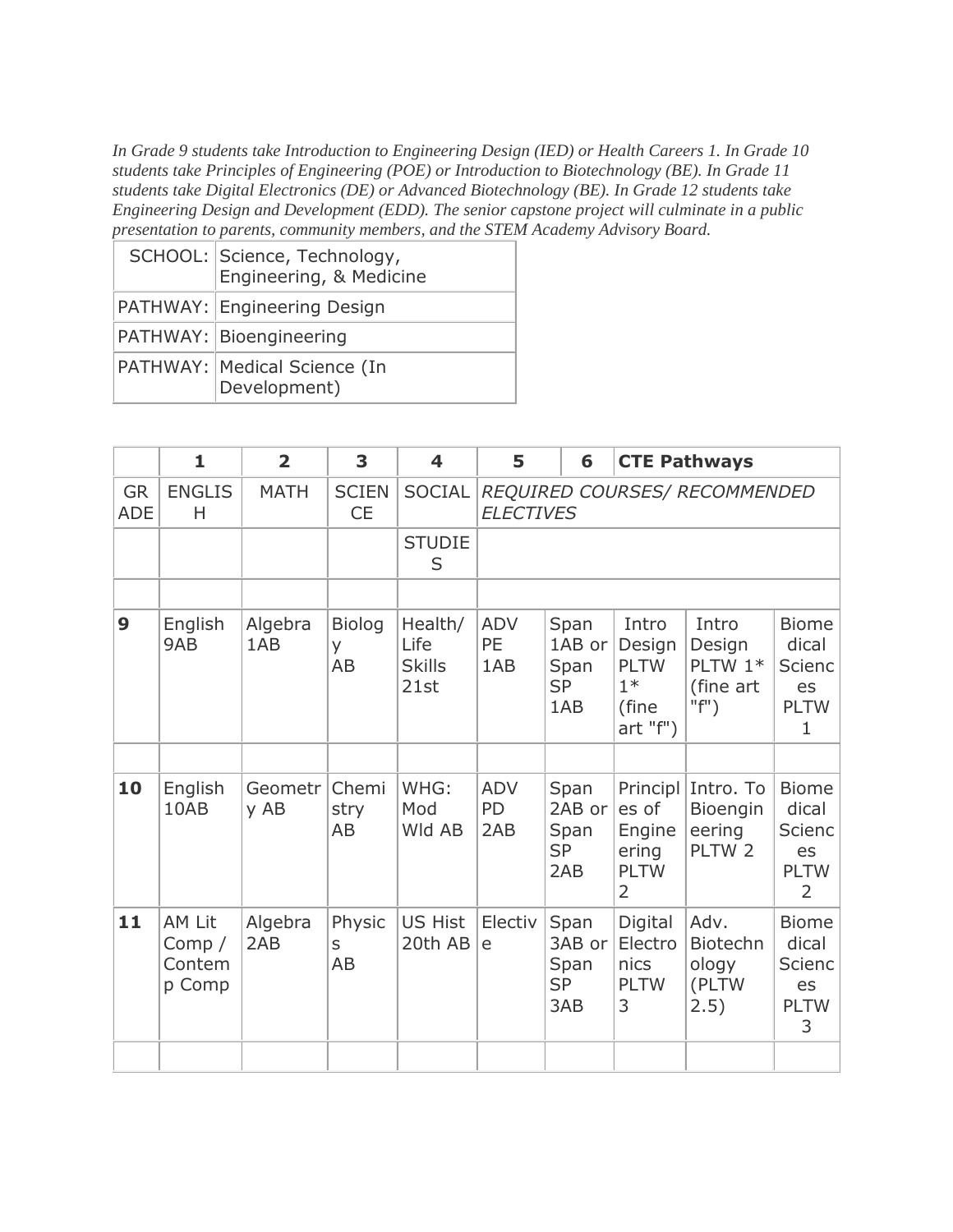| 12 | Expos<br>Comp/E<br>nglish<br>Elective<br>or<br>second<br>semeste<br>r of<br><b>Expos</b><br>Comp | Trigono<br>metry/<br>Pre-<br><b>Calculus</b><br>Calculus | q<br>Anato<br>my | Physiol Govern   Electiv  <br>ment/<br>Econom Intern<br>y | e/<br>ship/<br>Colleg<br>e<br>Class | e/<br>Intern<br>ship/<br>Colleg<br>e<br><b>Class</b> | Electiv Capsto<br>ne/<br>Senior<br>Portfoli<br>$\circ$<br><b>PLTW</b><br>4 | Capston<br>e/<br>Senior<br>Portfolio<br>PLTW 4 | <b>Biome</b><br>dical<br><b>Scienc</b><br>es<br><b>PLTW</b><br>4 |
|----|--------------------------------------------------------------------------------------------------|----------------------------------------------------------|------------------|-----------------------------------------------------------|-------------------------------------|------------------------------------------------------|----------------------------------------------------------------------------|------------------------------------------------|------------------------------------------------------------------|
|    |                                                                                                  |                                                          |                  |                                                           |                                     |                                                      |                                                                            |                                                |                                                                  |

F. What work-based learning opportunities will be provided to students (e.g., internships, school-based enterprises, or visual apprenticeships that include centering and job shadowing)?

*STEM students will participate in career-related internships, work experience, and community service to develop a deep understanding of the relationships between their academic studies and the career pathway of their choice. The academy lead teacher will reach out to industry partners and community members to organize job shadows, establish internships, and schedule college visits. The STEM Academy Advisory Board is currently being developed by the lead teacher with direction from the National Academy Foundation and support from the LA Chamber of Commerce and the Urban Educational Partnership. Board meetings include attendance from representatives of institutions of higher education (IHE) and relevant industry partners. Our IHE partners include LA Trade Technical College, CA State University Northridge, Los Angeles Pierce College, Mount St. Mary's College, and CSU Chancellor's Office. Our business partners include Honeywell, UNITE-LA, Association Society of Civil Engineers, Kaiser Hospital, LA Children's Hospital, and the Hollywood Community Redevelopment Agency. With the help of this Advisory Board the academy will be able to provide mentorships and internships as part of our program.*

*Each September and October the STEM team will register academy students in the NAF Student Registration Database, hold an Advisory Board Meeting, and start planning for summer internships.*

*Each February and March students will attend internship interviews. The Advisory Board meeting will focus on post-secondary articulation development. Each March and April the Advisory Board will assist in arranging Internship placements with business partners. The Academy Team will interview prospective students and plan for the upcoming year.*

G. Describe the electives curriculum.

*STEM Academy students are enrolled in CTE Project Lead the Way (PLTW) engineering courses and CTE biotechnology courses as their electives. For the fine art requirement, students will take Introduction to Design (PLTW).*

H. Describe the school's approach to literacy and numeracy instruction for diverse learners. How will literacy be embedded across the curriculum?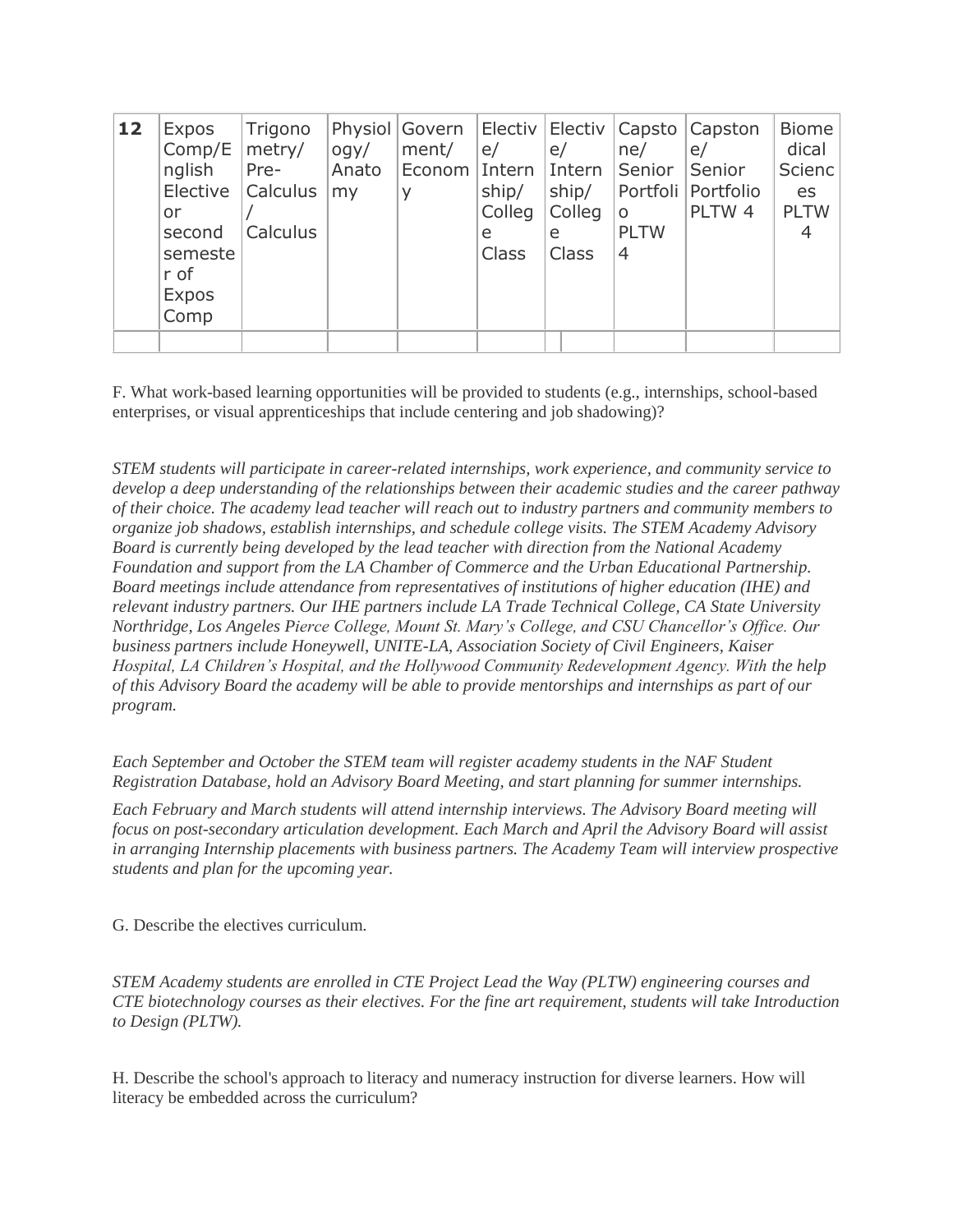*The STEM Academy will use Project Based Learning as a way of providing cross-curricular instruction. Project Based Learning is an instructional approach built upon authentic learning activities that engage student interest and motivation. These activities are designed to answer a question in depth or solve a problem and generally reflect the types of learning and work people do in the everyday world outside the classroom. A well-designed project provokes students to encounter (and struggle with) the central concepts and principles of a discipline. It teaches students 21st Century Skills as well as content. These skills include communication and presentation skills, organization and time management skills, research and inquiry skills, self-assessment and reflection skills, and group participation and leadership skills.*

*Our autonomy over curriculum will allow us to embed literacy and numeracy standards in all courses. CTE courses require our students to keep standard industry science notebooks, where students document their work. These notebooks help students develop their literacy skills by encouraging metacognitive thinking, paraphrasing and writing skills. All content courses will also be required to use print materials including textbooks, tradebooks, periodicals, and research publications to develop literacy, and instruction for using these will be scaffolded to help students master the skills required for reading academic and technical texts.s. PBL units and Capstone projects will also use scoring rubrics where ELL standards are built into the rubric for both writing and oral presentations.*

*We recognize numeracy as an equally integral part of the entire STEM curriculum and as essential for student success in their future lives. Students will be introduced to and interact with mathematics with all content areas within the context of a career/technical- driven project and will understand mathematics as descriptive of their world and their logical processing. By developing our students' confidence and competence with mathematics, deep understanding of number logic, data collection and analysis, and quantitative and special problems in a range of contexts, graduates will be able to use mathematics in STEM-related careers and higher education.*

I. How will you involve community resources to enhance the curriculum?

*The STEM Academy Advisory Board is currently being developed by the Lead Teacher with direction from the National Academy Foundation and support from the LA Chamber of Commerce and the Urban Educational Partnership. We have held quarterly Board meetings to recruit new members and publicize the goals of our Academy. Board meetings include attendance from representatives of institutions of higher education (IHE) and relevant industry partners. Our IHE partners include LA Trade Technical College, CA State University Northridge, Los Angeles Pierce College, Mount St. Mary's College, and CSU Chancellor's Office. Our business partners include Honeywell, UNITE-LA, Association Society of Civil Engineers, Kaiser Hospital, LA Children's Hospital, and the Hollywood Community Redevelopment Agency. With the help of this Advisory Board the Academy will be able to provide mentorships and internships as part of our program. Business partners have already provided enrichment opportunities in the form of guest speakers, field trips, and presentations.*

*The STEM Academy also has broad parental support, and has been meeting with parents to incorporate*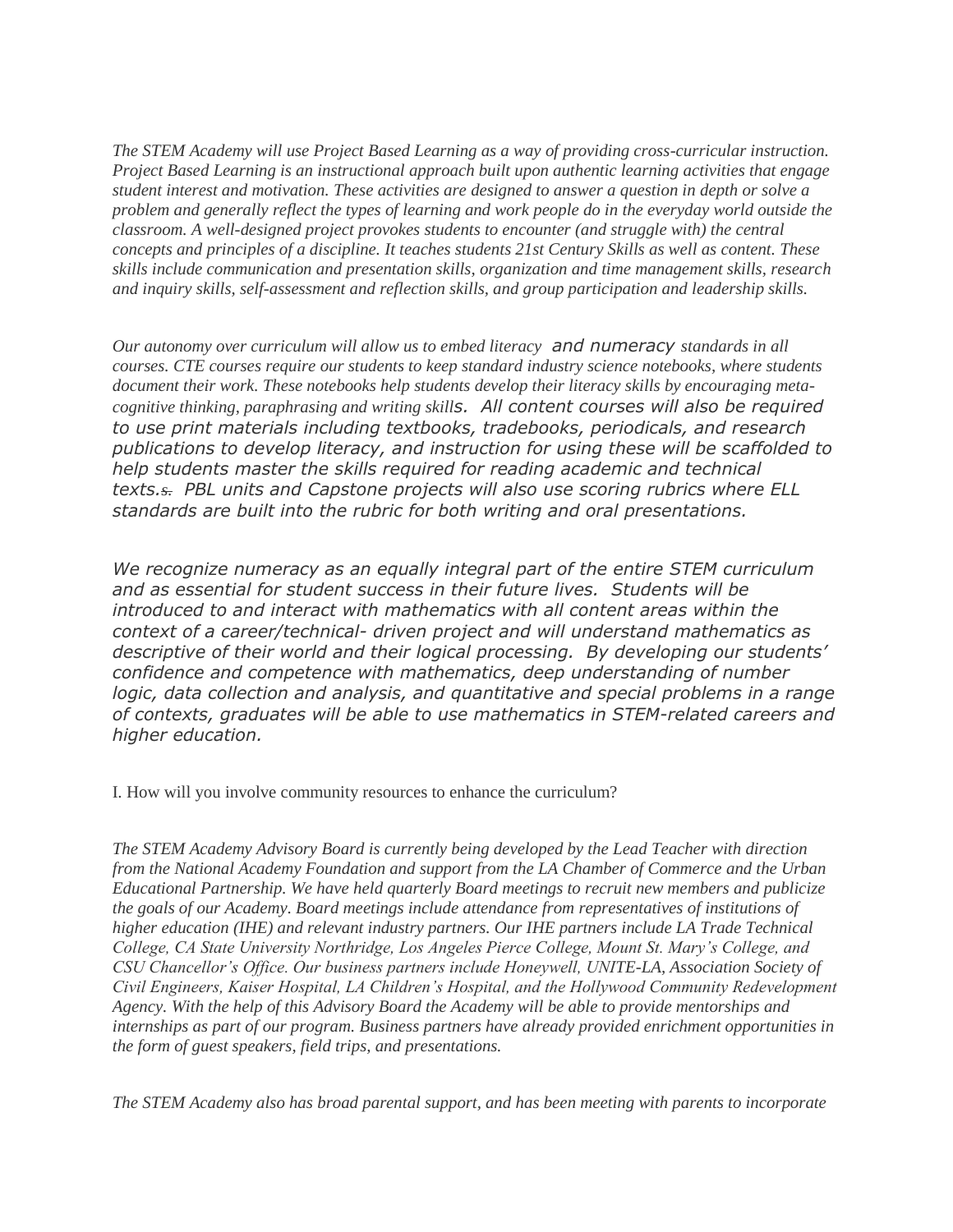*them into the academy structure. Parents have been integrally involved in the planning and operation of the STEM Academy.*

J. How will your school close and ultimately eliminate the race achievement gap?

*The STEM Academy primarily serves minority students including first and second generation Latin-American students, first and second generation Armenian-American students, African-American students, first and second generation Asian-American students and our long term ELL students. As stated previously, EL students are paired with fluent students in their courses to support their language development, academic needs and social-emotional development. STEM is committed to providing all students with an education that focuses on building the skills necessary for obtaining careers in fields of science, engineering, technology, and medicine. All STEM teachers must fit the LAUSD description as "highly qualified." Further, STEM professional developments will focus on collecting data, analyzing data and implementing instructional strategies meant to continuously improve the test scores, skills, and college-readiness of our students. Every 5 weeks, STEM grade-level teams will look at the grades for their students in all 8 classes. This way, they can identify students as low priority for intervention (getting D's in 2 or fewer classes and no F's), medium priority (failing 1-2 courses), or high priority (failing more than 2 courses). For medium priority students, STEM will require students to attend the afterschool academic intervention program for a minimum of 5 weeks until the student has raised his or grades in the course s/he was failing. For high priority students, teachers will work together to determine what conditions of the teaching and learning environment must be changed or accommodated to help the student gain success (SST-like process within PD). These students will also have to attend academic intervention, but they will also have individual plans to help meet specific academic and behavioral needs.*

*The instructional strategies include differentiated and scaffolded instruction which addresses different learning modalities and SDAIE. Freshman advisory curriculum (Success 4 Students) will help students identify their particular learning styles (auditory/visual/kinesthetic,active/reflective, sensing/intuitive, and sequential/global) as well as teach students strategies to use their preferred learning styles to master content within the classroom and in independent learning.This will teach students the skills necessary to take ownership of their learning and advocate for themselves within the classroom. STEM faculty will serve as mentors to our students by receiving training in and practicing cultural sensitivity in the classroom. We will seek guidance and training with regard to career and college mentoring from the LA Chamber of Commerce and the LA Small Schools Center.*

K. How will the curriculum address the needs of English language learners, and students with special needs?

*The goal of STEM special education teachers is to provide students with the accommodations and remediation that they need to integrate them into the general education classroom. Students' needs will be examined on an individual basis, and they will be enrolled in intervention courses in the skills (math,*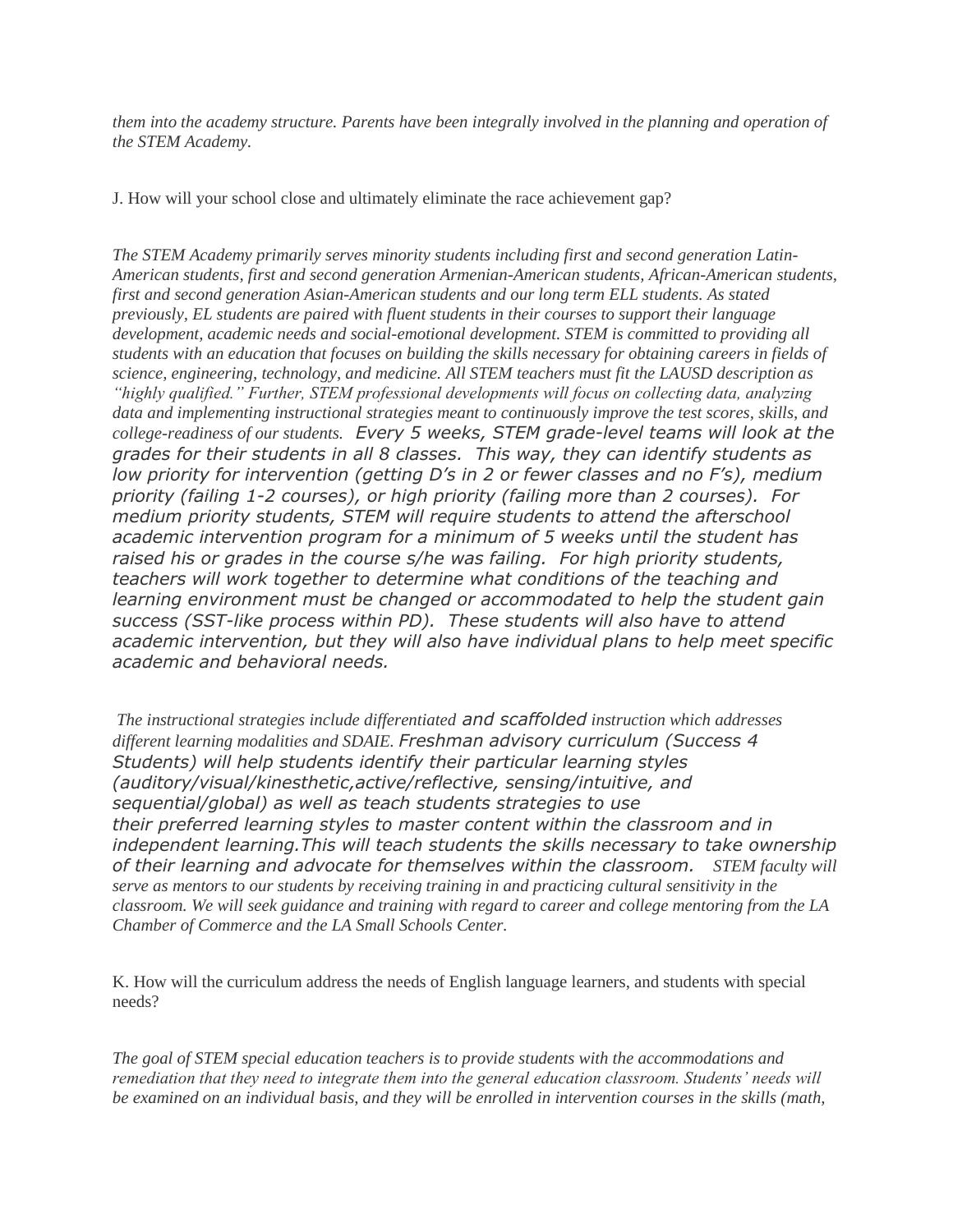*reading, and writing) that each student needs; students will also be given support in their core curriculum (English, science, history, and math) by a special education team-teacher. The general education teachers will consult with the special educators within a professional development and conference setting to grow in their methods of scaffolding and accommodating for different types and levels of learning.*

*To meet the needs of English language learners, all staff hired must either have a CLAD or enroll in a CLAD program to offer SDAIE methods for English Language Learners. ESL 3 and 4 and long term EL students will be fully integrated into the general education curriculum. ESL 1 and 2 students will be integrated into math, science, social studies and elective classes. ESL 1 and 2 students will have an appropriate double block English class. In addition, Limited English Proficient students will be supported and given appropriate instruction in English language acquisition within the STEM Academy in all courses as well as receiving mentoring from a fellow STEM student as part of their community service requirement and/or capstone projectshould individual STEM students want to serve as a mentor and can fulfill the duties of a mentor as determined by their teachers and counselor.*

### Assessment

L. Describe your school's philosophy on student assessment.

*STEM's assessment philosophy is that students must be assessed in multiple modalities. STEM Academy teachers are implementing Project-Based-Learning which includes interdisciplinary projects and performance based assessments. Student understanding will be assessed using holistic and diverse methods including common rubrics, curriculum based assessments, formal assessments: standardized tests, essays, research projects; as well as informal assessments: class discussion, warm-ups, personalized instruction, student observation throughout the year. This will allow students experience with all forms of assessment which they will encounter as professionals and in a university setting. They will have strategies for attacking multiple choice as well as written standardized tests like the SAT, MCAT, or even the CSET. In addition, they will be able to present themselves for via interview and resume, write a cover letter which sells an idea, perform specific skills in laboratory performance assessments, and present information they learned in a scientific research paper and public presentation.*

M. How will your school use assessment autonomy to maximize student learning?

*We will use our assessment autonomy to ensure that our students receive diverse feedback on their work. This feedback includes: formal presentations in front of community members, peer evaluation, performance evaluations from internships/mentors and self-assessments. Teachers will create standards based common assessments and use backwards planning as a method of holding students accountable for successfully meeting benchmarks that will prepare them to be successful on the California Standardized Test. Teachers will also use their common assessments to assess their own instructional pacing and design by evaluating assessment data during subject alike and grade alike meetings and make appropriate adjustments.*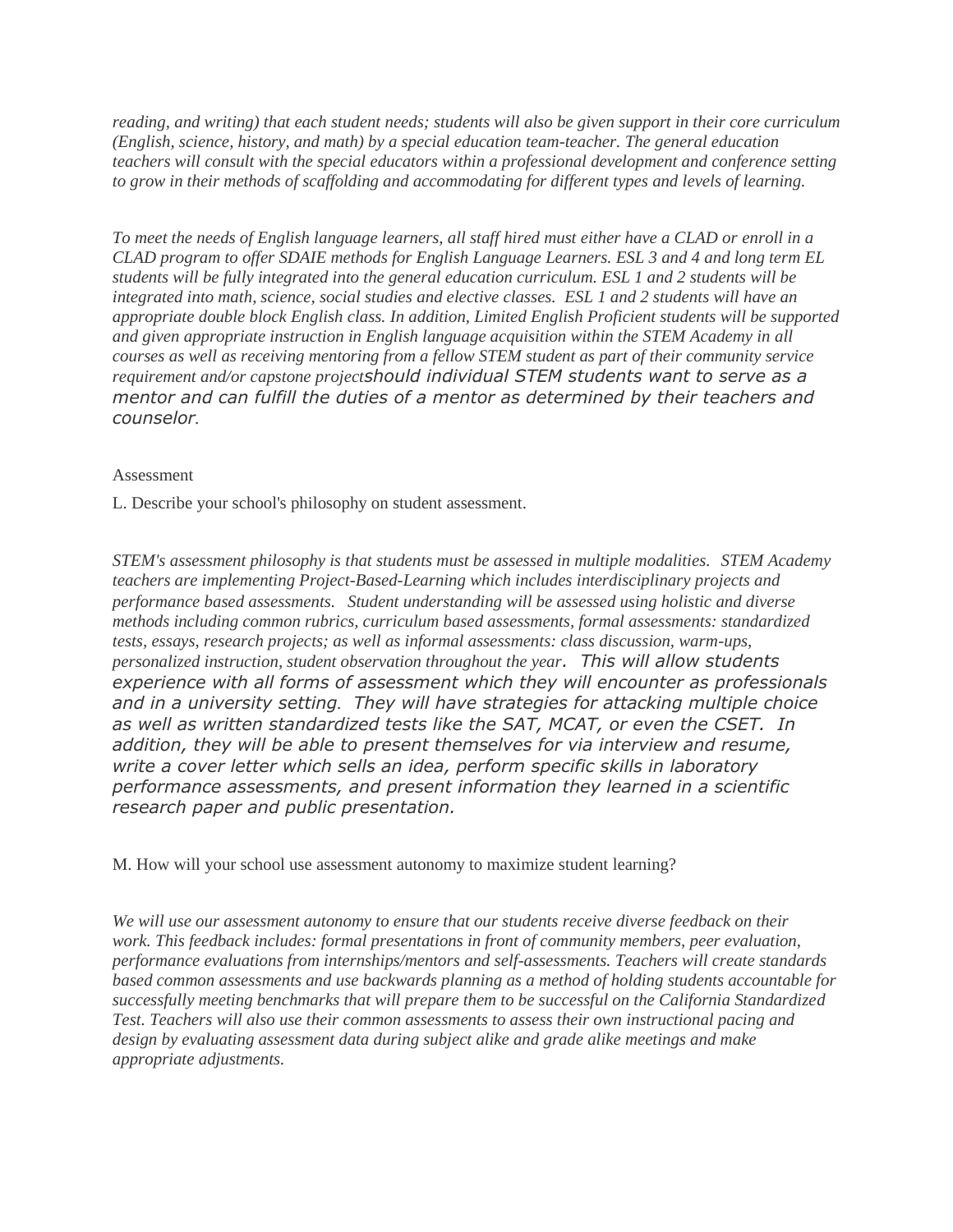N. Describe your proposed plan to assess student performance beyond the California Standards Test.

What formative and summative measures will you use to determine student progress and success?

*Teachers will assess student progress and success through regular formative measures such as thinkpair-share, daily exit cards, warm-ups, interactive journals and Socratic questioning methods. Summative measures will include PBL presentations, debates, research papers, laboratory performance, intern/mentor evaluation and engineering design projects, all of which will utilize the latest in technology. Summative measures will also include traditional tests and quizzes.*

O. What data, including ISIS, will the school collect to measure student progress? How will this data be used to assess student needs, intervene with students who need additional help, and improve instruction?

*Data collection will include scores from common assessments, common rubrics and interdisciplinary projects. Teachers will also collect data from culminating projects such as quarterly performance based assessments and also yearly capstone projects. We will use attendance data, California standardized test data, CAHSEE and cumulative reports from previous grades. Teachers will analyze data from common assessments every 5 weeks to inform instruction, assess student needs and reteach as necessary. Teachers will use more formal data such as CST scores on a less frequent bases, such as yearly, to determine placement into courses and intervention programs.*

P. Describe the proposed graduation requirements. How will you measure student progress to determine whether they are ready for graduation?

*All students must complete A-G requirements and their CTE pathway course work with a C or better, complete a community service project and prepare a senior capstone project. A graduation checklist with the above requirements will be reviewed with the students on a regular basis with their counselor and advisory teacher to ensure every student is progressing adequately towards graduation. By making the standards for graduation explicit and trackable, students will see their own improvement and be able to plan their own pathways. This strategy has been highly researched and implemented by organizations such as Teach for America and Math for America to help instill intrinsic motivation in students. As an additional incentive, students must have no more than 20 absences all four years and no more than 2 U's from two different teachers per year in order to participate in all graduation activities including prom, grad night and the graduation ceremony. Students will be allowed the opportunity to earn "forgiveness" for the U's they have received by participating in community service and/or academic intervention.*

*For the Capstone Project, students will complete a research course that requires students to formulate the solution to an open-ended, communityrelated question in their technical pathway (engineering, bioengineering, or medical). With a community mentor, skills gained in their previous courses,experience with service, and their projects answering the 4 driving questions for each grade, students create written reports on their proposed solution which integrate both quantitative and qualitative explanations, defend the reports in a community presentation, and submit them to a panel of outside reviewers at*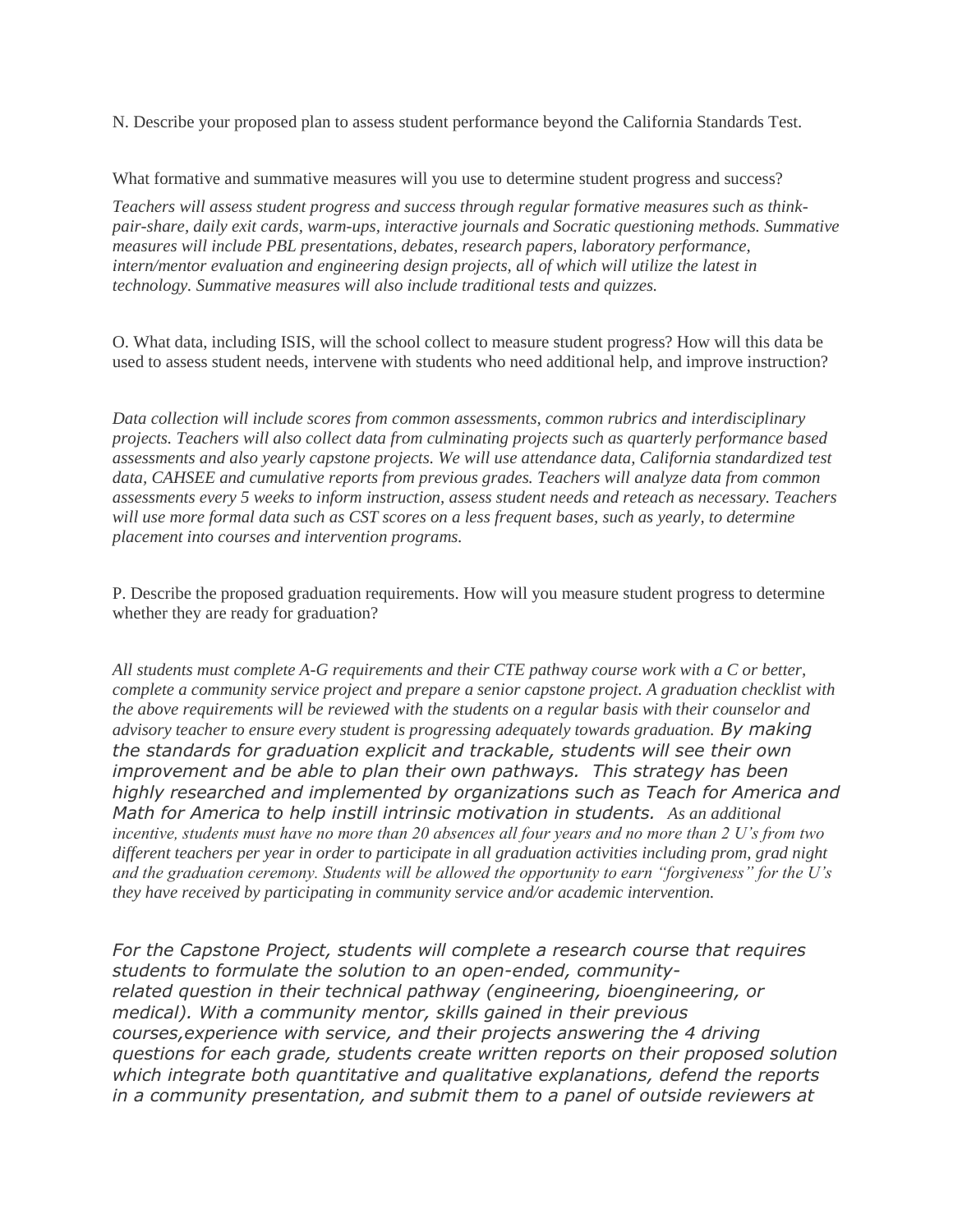*the end of the school year. The community members, student peers, internship partners and teachers will assess the project using a common rubric to assess their written work, oral defense and visual presentation akin to a modified thesis defense.*

## **4. Schedule (8 points)**

A. Describe the school calendar and daily schedule for both faculty and students.

*The STEM academy will continue to offer instruction for 180 days each year and provide a summer transition program for all ninth grade students entering the STEM Academy. The school currently has an eight period alternating block schedule that includes four 82 minute periods per day, four days per week, with one early release day per week that has four 72 minute periods. STEM will adopt a new daily schedule in order to best accommodate our students and their learning needs.*

*The school will change its early release day from Tuesday to a late start on Fridays with 72-minute periods. We will dedicate 110 minutes on Fridays to professional development which will be held at the beginning of the day each Friday.*

*A new addition to the schedule includes changing Monday's scheduling in which all students will attend all eight periods with 43 and 44 minutes per period. The eight period Monday schedule enables all students to see all teachers three times each week. This change will correct the issue that the current rotating A/B schedule creates in which teachers see students only twice a week every other week, as shown in Figure 4.2.*

B. How will you use scheduling autonomy to maximize collaborative planning and professional development time for faculty as well as teaming time for students?

*The STEM Academy will implement a different bell schedule to set it apart from the rest of the Bernstein campus. This strategy necessitates a silent bell schedule. The planned master schedule incorporates core academic courses and pathway-specific elective courses, with a common planning period for the STEM Academy staff. Common planning time will take place both during Friday morning PD as well as strategically scheduled preparation periods. Students who wish to enroll in a course not offered at the STEM Academy have the option of enrolling in community college courses. One goal is to get our students "out of sync" with the rest of the complex so that we can reinforce the school's norms and culture, without having to compete with the other schools on the Bernstein complex.*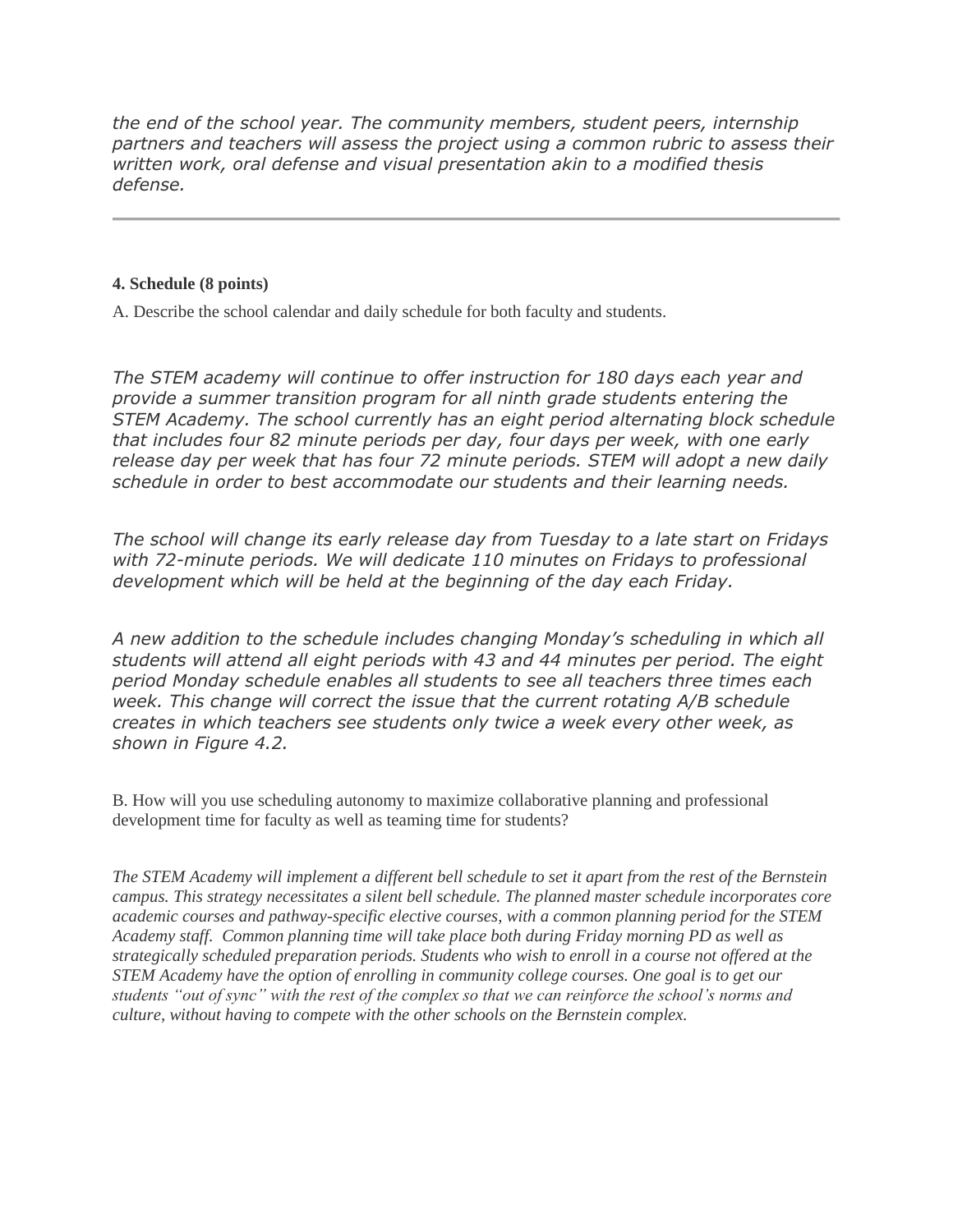# *Professional Development*

*The new schedule will provide teachers with 30 minutes of additional professional development time each week. Teachers will also engage in a minimum of 5 additional days of professional development, planning and student orientation each summer.*

# *Academic Intervention*

The eight period schedule allows students the time needed to make up credits and *enroll in Academic Intervention courses. This schedule also allows for time during the late afternoon and evening for students to enroll in college preparation courses. Academic intervention includes time after school with teachers available for one-onone assistance, time to make up work, and access to the computer lab in order to work on assignments that require the use of computers and technology. The eight periods allow students to enroll in their core classes as well as in the Career Technical (CTE) electives simultaneously.*

C. How students and faculty will be grouped for instruction?

Advisory

*All staff members will support, advocate for, and provide consistent individualized attention to a group of approximately 25 students. Each team member of STEM will host an Advisory each year. The same teacher will facilitate the same group of students for all four years. Advisors will serve as a key link to students, their*  families, and other teachers. Advisory periods will provide students with meaningful *instruction and opportunities to discuss future goals, study skills, and work habits. Meaningful instruction in advisory will consist of student centered instruction focusing on 21st century skills including work readiness skills, college exploration and career preparation. Advisory will allow students to explore opportunities such as internships, externships, job shadowing and community involement.*

*Advisory will be moved to the beginning of the day on advisory days in order to facilitate students getting to all their core courses on time. Additionally, if students need academic assistance, this provides them time to get peer tutoring before classes begin. Academic assistance during advisory will focus on grade level themes and curricula as follows:*

*9th Grade: Who am I? (Life Skills)*

*10th Grade: Who am I in the community? (CAHSEE Preparation)*

*11th Grade: Who am I in the world? (Job Readiness/College Preparation)*

*12th Grade: How can I affect change in the world? (Capstone Project)*

Scheduled Classes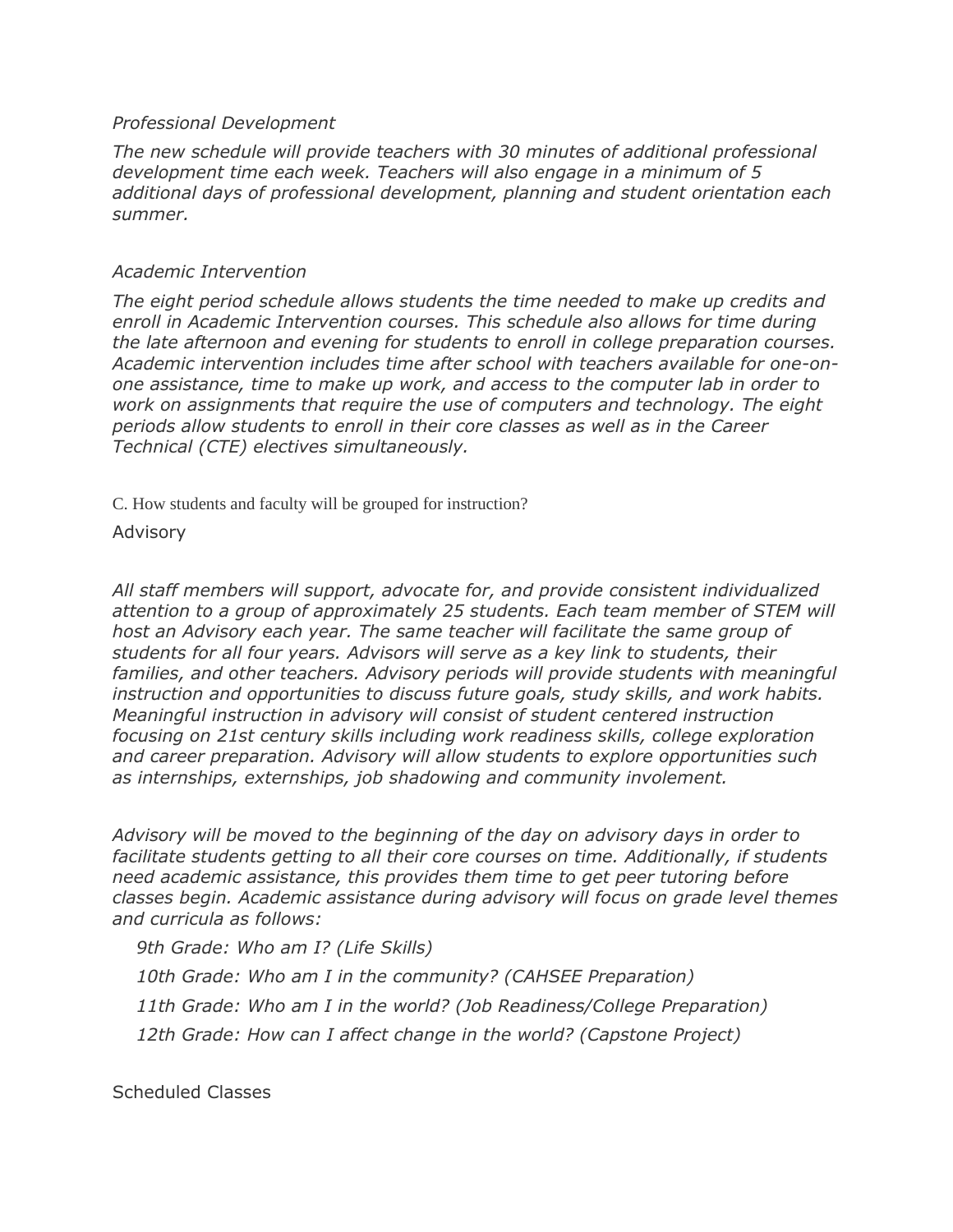*Students will be cohorted within their grade level by CTE area of specialization, be it engineering or biotechnology. Scheduling the cohorts will be constructed to allow*  for team-teaching within our block schedule format. Each cohort will travel *together, creating a team of like-minded students who will be presented with tasks as a group, and asked to solve problems collaboratively. Since the cohorts will each have most teachers in common, those teachers will collaborate on cross-curricular projects, treating assignments in real-life, holistic ways, instead of the isolation of a contained classroom.*

D. What are your target class sizes and teacher-student loads?

*Ideally our target class sizes would be 25-1. Students will carry eight courses each semester; two of which are electives or intervention courses. Teacher course loads should not exceed three prep periods per teacher. Course loads will be determined by student need and teacher strengths. Course loads will not be determined on a seniority basis.*

## **5. Professional Development and Support (8 points)**

A. How will you use professional development autonomy to build an adult collaborative community in which the faculty has ample time to collaborate in improving instructional practice and student learning?

*Educators need as much support as students. The goal of the School of Science, Technology, Engineering, and Medicine at Bernstein is to develop educators with the knowledge, skills, and ability to prepare students to graduate college and career-ready.The teachers at the STEM Academy will commit to establishing departmental Professional Learning Communities (PLC) and interdisciplinary PLC's. Academy faculty will dedicate professional development time to exploring the instructional strategy of Project Based Learning (PBL). The 2009-2010 school-year will be a year in training for PBL with the intention that the following year will include full implementation. Autonomy over professional development allows for the extra time needed to implement the professional development goals. Interdisciplinary teams will be set by grade level.*

B. Describe the proposed plan for providing faculty with professional development, and the schedule in which professional development will occur. In particular, describe the professional development that will be provided to faculty in the multiple pathways philosophy and approach.

*The STEM Academy leadership team will design a professional development plan that addresses the needs of both novice and experienced educators. Teachers will then develop individualized professional learning plans with measurable goals and objectives. The STEM Academy leadership team will use the learning plans to differentiate professional development activities, using a coaching model to support the implementation of new practices in the classroom. Individualized learning plans may include the need to learn specific technical and/or content material since the field of science and technology continues to*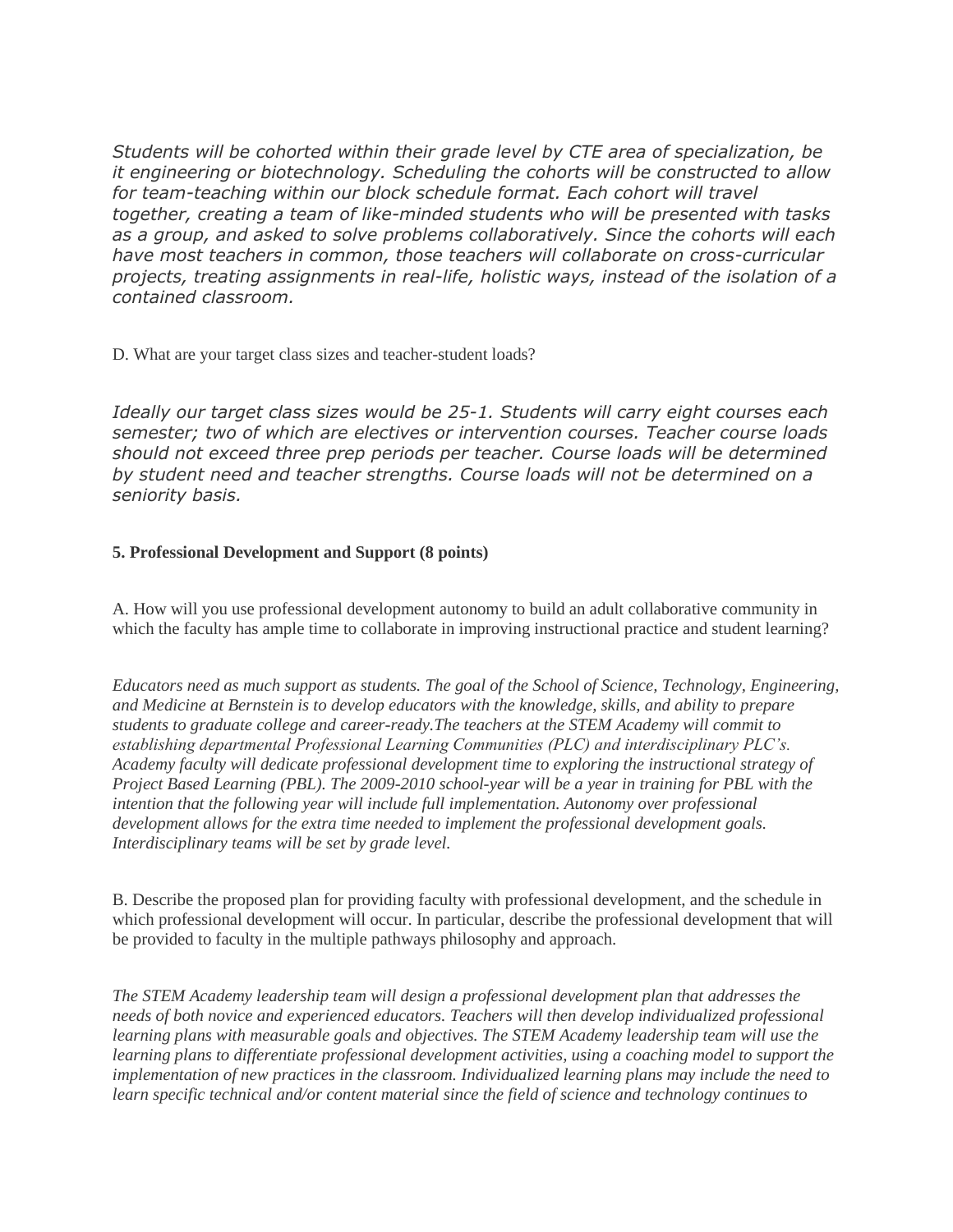*change rapidly. Additionally, the STEM Academy will use the professional learning communities (PLC) as the vehicle for peer support and collaboration.*

*The ultimate goal of all professional development is improved student achievement. Professional development will be tailored to meet the learning needs of educators so that they continue to develop as practitioners while meeting the specific needs of a changing student population. This will include opportunities for faculty to participate in formal and informal activities in the assistance of acquiring new skills, developing insights into pedagogy, and exploring new or advanced understandings of content and resources in the classroom. There will be opportunities for teachers to develop a pedagogical repertoire for culturally and linguistically diverse students and students living in poverty. These include contextualization, learning through observation-modeling, challenging activities that teach complex thinking, language and literacy development across the curriculum, instructional conversation, teachers and students learning together, and student choice.*

*Professional development must be data-driven and relevant to teachers' responsibilities. It must be jobembedded to provide knowledge and skills that can be applied immediately. Research suggests that PLCs invigorate the reflective learning processes and are an ideal vehicle for job-embedded professional development. This acknowledges that the best pedagogical practices are not reserved for students alone: Educators deserve professional development that employs pedagogical practices with proven success for adult learners. Student and school data is an important, in fact an essential ingredient in providing relevant staff development. We will use various types of data to inform our community and adjust our goals and practices. We see ourselves as a professional learning community, and we know that in order to keep a close eye on our practice, we must keep a close eye on the data that derives from our program.*

*The STEM Academy is committed to creating the conditions for professional learning to flourish. Critical Friends Groups will be used as a protocol for such teacher collaboration. Critical friendship,an essential ingredient for professional learning communities, is best achieved through providing deliberate time and structures to promote adult growth that is directly linked to student learning.Critical Friends Groups training provides the structure to create a professional learning community in which we make the practice of teaching explicit. The CFG work supports practitioners as they work collaboratively in an inquiry-based, reflective community established to sustain professional development over time. The CFG work provides a context to understand our students, our colleagues, and our beliefs about teaching and learning. We will meet as a professional learning community to support one another as we turn theories into practice, transfer standards into actual student learning, and improve teaching and learning.*

*The school wide professional development component will be primarily on-site, collaborative, jobembedded, and led by those who model excellent teaching and learning practices. STEM Academy will regularly schedule staff meetings during which we will discuss student needs and student work, and plan project-based and problem-based units. Teachers will participate in facilitated discussions that focus on improved student learning by looking closely at student and teacher work. It is expected that teacher leadership in this area will grow over time as teaching teams become experts in various aspects of content, pedagogy, and causes of student achievement. Professional development activities will focus on a few carefully chosen improvement priorities that are based on research and monitored with data.. We will use student data as the lens to view our progress.*

*Our professional development plan also include programs designed to enhance leadership capabilities in*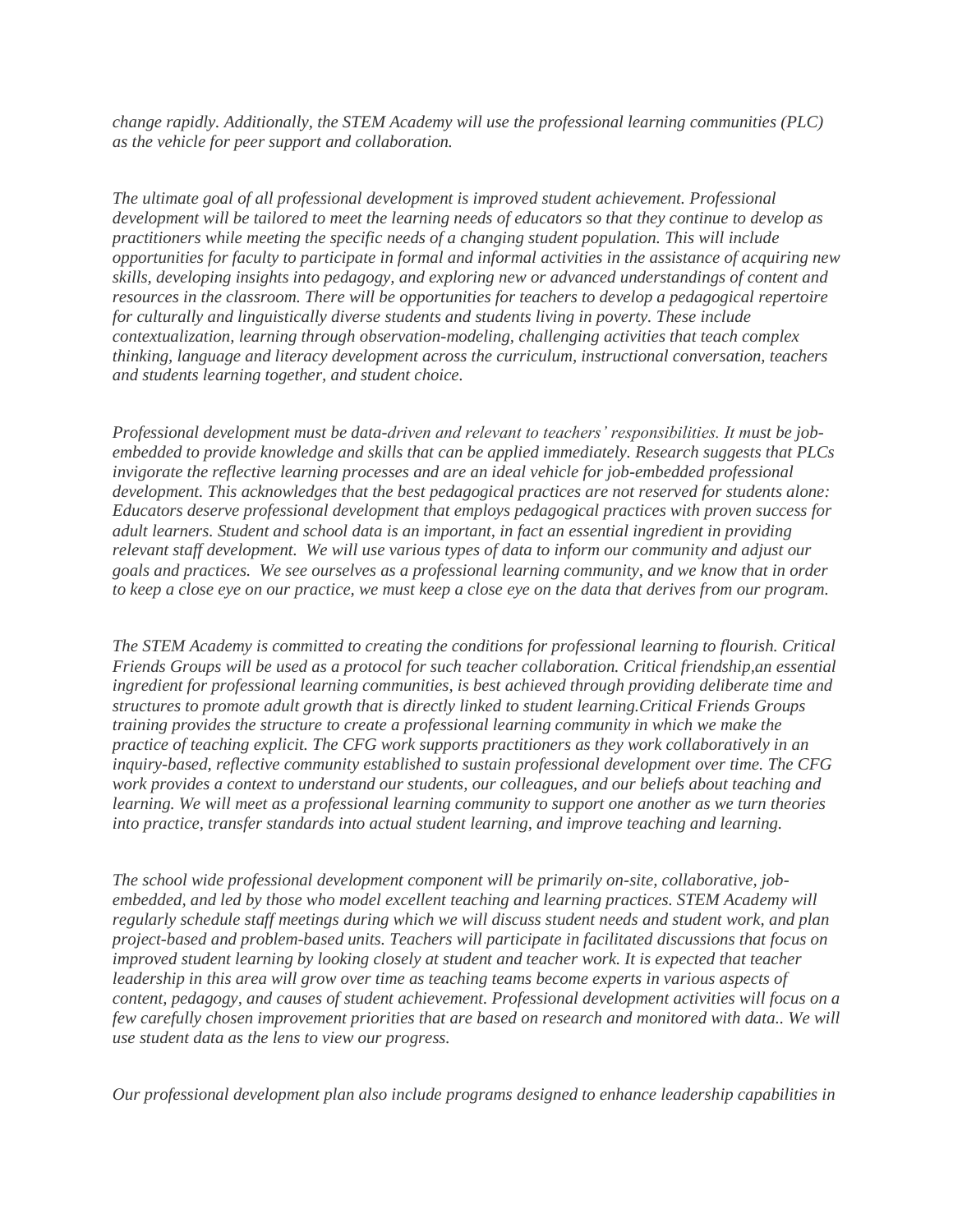*our Academy members and to further inform the leadership skills of our lead teacher, counselor, Academy administrator, and others directly involved in our school's day-to-day leadership.*

*In order to organize and implement these various professional development activities, we will use a combination of banked-time, common conference period scheduling, substitute time, and after-school meeting time consistent with the terms of the LAUSD-UTLA contract. In addition, members of STEM Academy will plan a retreat once a year to facilitate our professional development program. At this retreat, one of the major subjects will be planning professional development for the upcoming year. Providing resources remain available for this activity, we will continue our retreats that lay the groundwork for the year ahead.*

*Instructional improvement activities can be and are not limited to training programs (such as Project Lead the Way trainings, NAF leadership training, and College Prep Math trainings), workshops in activities such as project-based learning, staff development activities, development of cross-content area instructional materials and other instructional-related activities. Other possibilities for instructional improvement activities include: leading a workshop for other teachers, developing department or crosscurricular projects, videotaping a lesson and getting feedback from colleagues, attending professional workshops or conferences, researching and preparing grants, exploring alternative instructional methods, visiting other schools to get classroom ideas, visiting and sharing information with feeder middle schools, developing independent action research projects and establishing a lesson plan library.*

# **6. Staffing (12 points)**

A. How will you use staffing autonomy to create optimal learning cultures for students?

*Interdisciplinary teams of teachers will collaborate to integrate career technical standards into academic courses, and vice versa. This new pedagogy requires teachers to embrace standards-based constructivism and problem-based learning. These individuals must understand the small learning community model, have a willingness to work in a collaborative setting, support the principles of project-based and problem-based learning, be technologically proficient, and model professionalism. Ideally, teacher candidates will have (or be willing to pursue) more than one credential or the ability to teach college courses; a working knowledge of coaching/facilitation in the classroom; the ability to develop a positive, student-centered work environment based on norms of trust and decency. We are looking for a balance of experienced educators as well as those new to the profession. In addition, all STEM faculty members must be willing to dedicate additional out of classroom time working directly with students and also commit to an extended working day.*

B. What is the proposed staffing plan for the school? How will your staffing pattern reflect a multiple pathways philosophy and approach?

*The staffing plan is for all faculty to complete appropriate training such as PLTW, co-teaching inclusion model, PBL, and interdisciplinary instruction. All faculty will be fully credentialed (with at least a preliminary credential), CLAD certified, and with a credential in the subject matter taught. The Academy staff will also be technology literate or willing to be trained in implementing technology in the classroom.*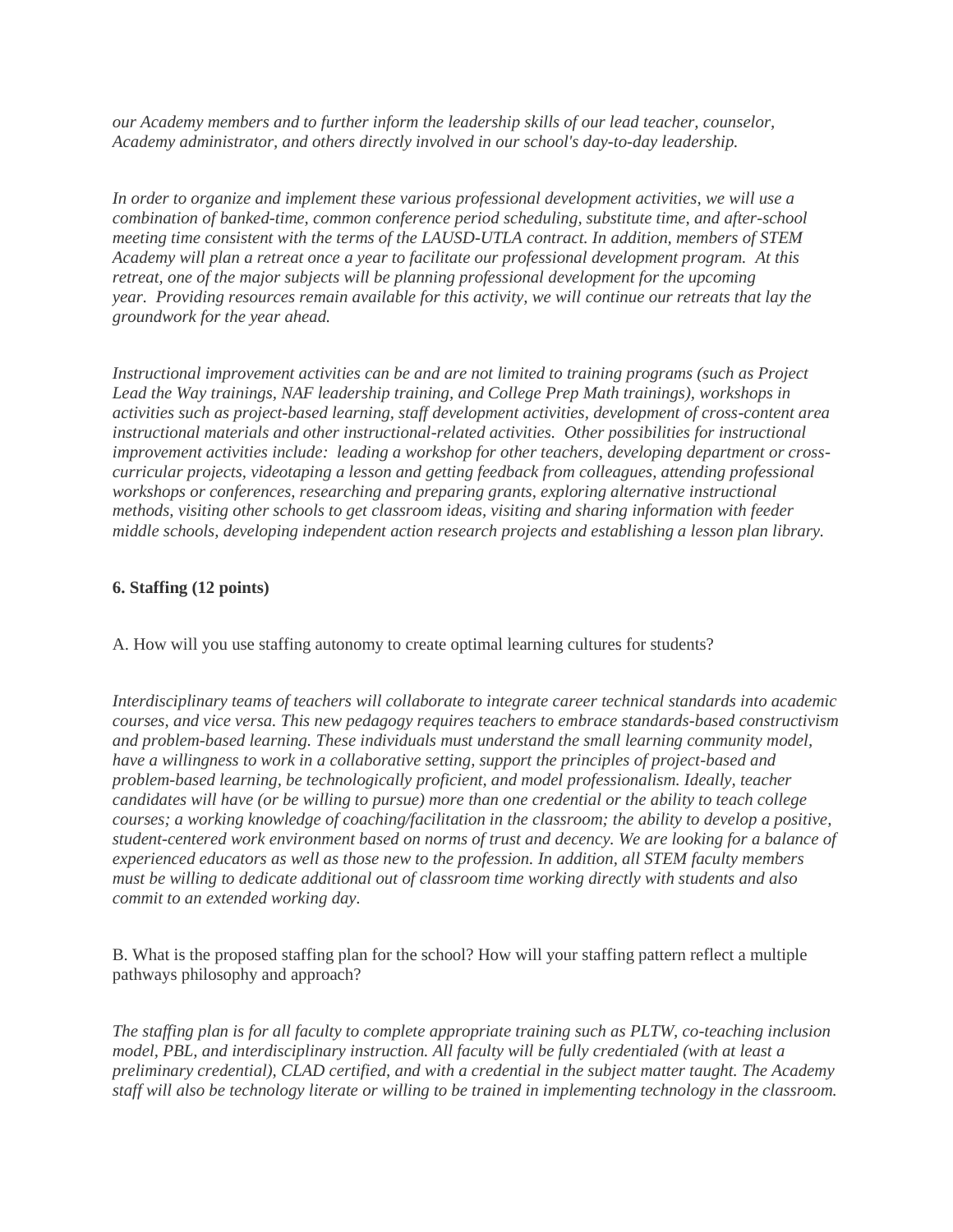C. What will be your staffing pattern to ensure adequate instruction and services to special education students and English Language Learners?

*All staff must be CLAD certified and therefore trained in SDAIE methods. ELL students will develop their language acquisition through ESL and sheltered classes. All staff will be willing to teach in a co-teaching model for inclusion classes for SPED and are willing to work towards a PBL model to support both SPED and ELL students. Professional development will include a refresher on SDAIE methods.*

D. Describe the evaluation process for teachers.

*The STEM Academy believes in a holistic evaluation process. Teachers will evaluate each other on a regular basis in their Professional Learning Communities and will also evaluate themselves based on a professional goal set along with their PLC. Teachers will be expected to set personal goals throughout the year. Rubrics will be provided. Regular meetings between the teachers in the PLC will be expected throughout the year. We will employ learning walks, lesson studies and peer evaluations. Teachers will have the opportunity to seek immediate remediation should they not meet their professional goals.*

### E. How will school recruit and select staff and leadership?

*The staffing plan includes a selection committee that consists of the administrator, at least 3 teachers, 2 students, 1 parent and/or a community member. Full panel interviews with teachers, students and parents. Criteria to pass the interview process will be provided after which the candidate will be expected to teach a model lesson at our school or at theirs. Teachers with requisite background and interest will receive Project Lead The Way (PLTW) training. Once teachers are identified, they will begin a comprehensive staff development program which is divided into 3 stages: (1) Preparation for Summer Training Institute, (2) Summer Training Institute, and (3) Virtual Academyfor Professional Development. PLTW teachers will take an online assessment prior to attending Summer Training Institutes. The assessment measures readiness for the program by identifying skills they may need to review before the summer training. An intensive, two-week training program held at San Diego State University will prepare PLTW teachers to teach engineering and design electives. Teachers will work through the same problems their students will encounter during PLTW classes. Accessible only to registered teachers via the Internet, the Virtual Academy for Professional development offers on-demand multimedia lessons on subjects ranging from ballistics to Boolean algebra. Each is 20- to 30- minutes long and includes charts, video demonstrations, and audio narration. Additionally, trained PLTW teachers can communicate through an online listserv that reaches a national network of PLTW educators for support and innovation.*

### **7. Governance (12 points)**

A. How will you use governance autonomy to create a culture of shared leadership and decision-making focused on high student performance?

*A governance system based on inclusive, shared leadership will support the mission and vision of the School of Science, Technology, Engineering, and Medicine Academy in its efforts to provide the students*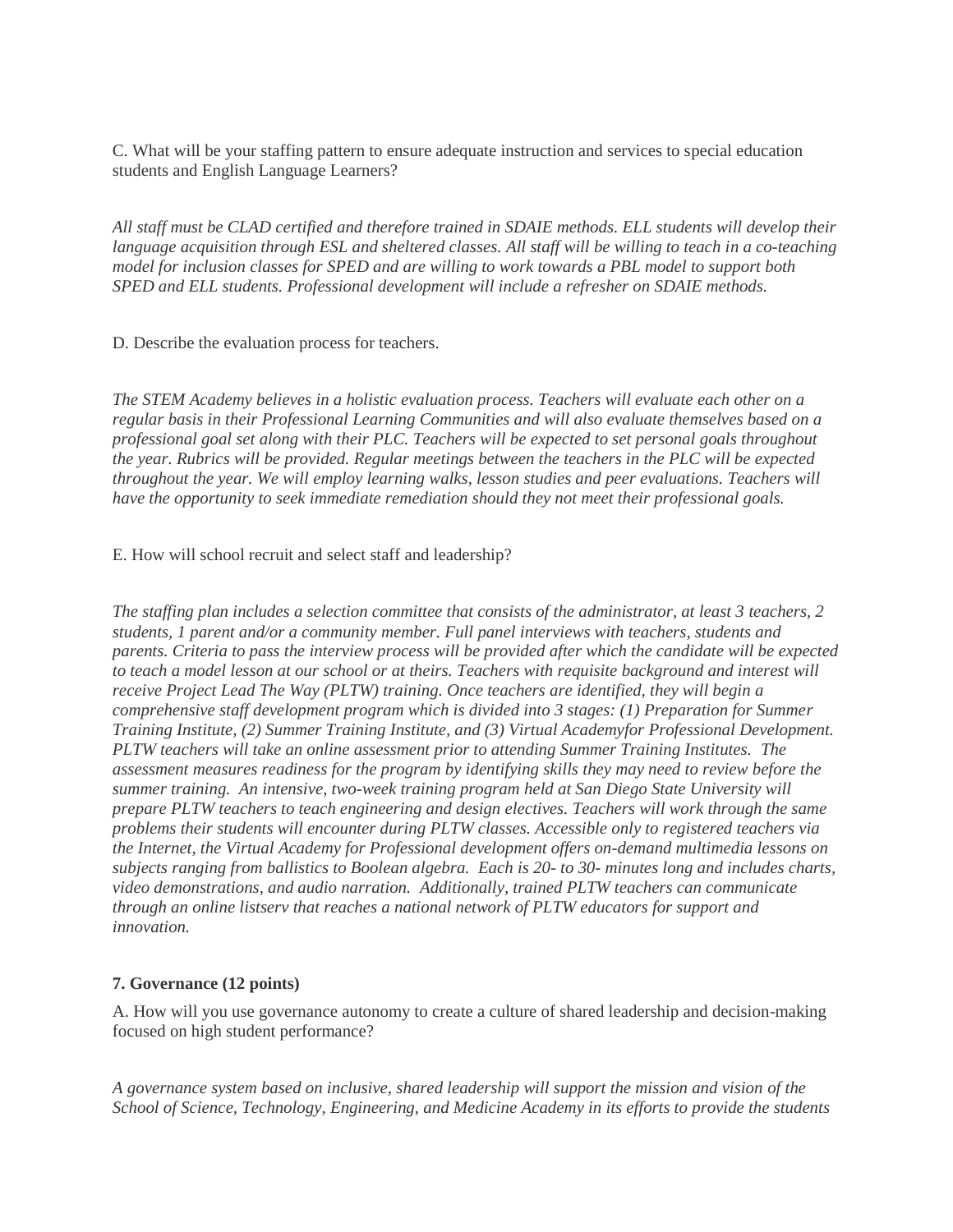*with effective educational programs and experiences. The practice of shared governance is based on three principles shared by the school community:*

- 1. *The link between strong leadership and student achievement is supported in research;*
- 2. *People who are empowered to make decisions about their work and organization create a collaborative culture in that work organization;*
- 3. *Collaborative environments in schools are linked to higher levels of student engagement and student learning on a variety of measures.*

*The roles, responsibilities, and accountabilities undertaken by the members of the STEM Academy are consistent with the all state and federal laws. The school will capitalize on the interactive opportunities it is afforded as a small school with a definite curricular and career focus; it will engage all members of its community in the decisions and the related work that is essential to effective implementation of the school program and to engagement of the students to the fullest extent so that their education embodies and makes real the mission and vision of the school.*

*Teacher leadership begins with the mentoring relationship between experienced educators and novice educators. First-year teachers will have an individual mentor teacher that can guide them with lessons, management skills, and teaching skills. The success of any particular teacher is dependent on the success of all teachers—one struggling teacher holds down the entire SLC, so every effort must be made to support teachers in their classrooms.*

B. Describe the decision-making bodies and general areas of decision-making responsibility for each body that will exist in the school (e.g., governing school council, principal, leadership team, interdisciplinary teams).

*The Governing Board will serve as the School Site Council, the Education Leadership Committee will serve as the Local Leadership Council and Student Support will perform a variety of tasks as well as functioning as the day to day liaison with the parent council and student body.*

*STEM's Governing Board is comprised of the following: 1 administrator, 5 teachers, 3 students, 2 parents, and 1 community member. The number of teachers is in parody with the number of parents and students as required in School Site Council. The Governing Board will manage the overall budget, which includes categorical funds, ADA, and monetary donations. The Governing Board will also seek out funding from non-school sources, be a liaison to local business and industry, and will help provide real-world experiences to our students by way of paid internships and job-shadowing opportunities. Members of this board serve as a liaison between the STEM Academy and the greater Helen Bernstein High School campus.*

*The N.A.F./AoE Advisory Board is comprised of those community members who have set up definite and specific internships, and/or educational experiences for STEM students. This committee meets at least once or twice a year in conjunction with the Governing Board.*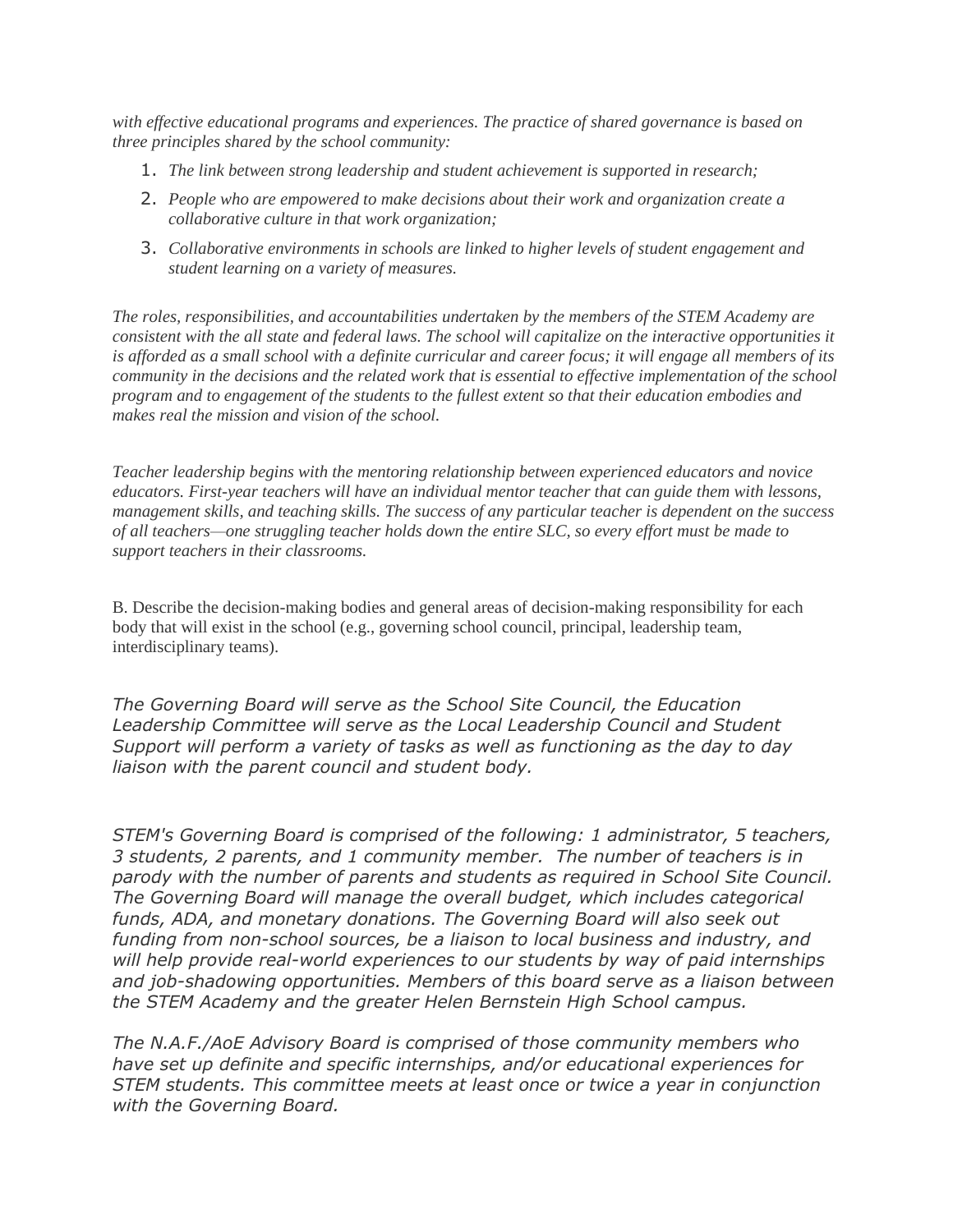*Educational Leadership will also consist of 1 administrator, 4 teachers, 1 staff, 3 students, 2 parents, the UTLA representative, and 1 community member. They will oversee staff development, scheduling of academic and special events calendars, school equipment, and lead decision-making regarding teaching and learning for the STEM Academy.*

*Student Support Services consists of a minimum of one teacher per grade level, two parents, two students, and addresses all areas concerning student needs, including academic support and STEM's discipline plan.*

*The Content Area Teams consist of teachers from humanities, math, science, electives, English language learners, special education, and social workers. Current teachers, who have accepted the position of lead facilitator, guide conversations and lead decision- making regarding teaching and learning.*

*The Grade-Level Teams consist of all the teachers who predominantly teach students from a specific grade (9-12) across curriculum. They will meet at least every 5 weeks in PD to discuss the academic performance of the students in their grade, analyze data, and create academic and behavioral plans for high priority students. They will also work together during PD to create cross-curricular PBL units for their particular grade level, making sure that these units address the grade-level driving question, teach standards in all 5 areas mentioned in section 3, and follow a rigorous common rubric.*

C. Describe the composition of the Governing School Council, and how members will be selected.

*The Governing Board will have twelve voting members, as follows: one Administrative Lead, five Los Angeles Teacher's Union Faculty Members, three Student Representatives (10th, 11th and 12th grade elected representatives), two parent representatives, one community member. Future administrators will be selected by a hiring committee, which will be comprised of both staff and students. All other members will stand for election within their peer groups. Student representatives will be the elected leaders of the student body.*

How will the school comply with the Title I Advisory Council's requirements?

*Title I requirements will be met by an ad-hoc committee led by the Administrative*  Lead with the aid of the Lead Teacher. We will have an ELAC parent committee that *will meet with the Administrative Lead once a month.*

D. Describe the process by which the principal will be annually evaluated by the Governing School Council.

*The Chair of the Governing Board also forms the sub-committee for evaluating the principal.Together with staff and faculty, the principal will establish professional goals for each school year, including, but not limited to: student achievement; budget management; program initiation,*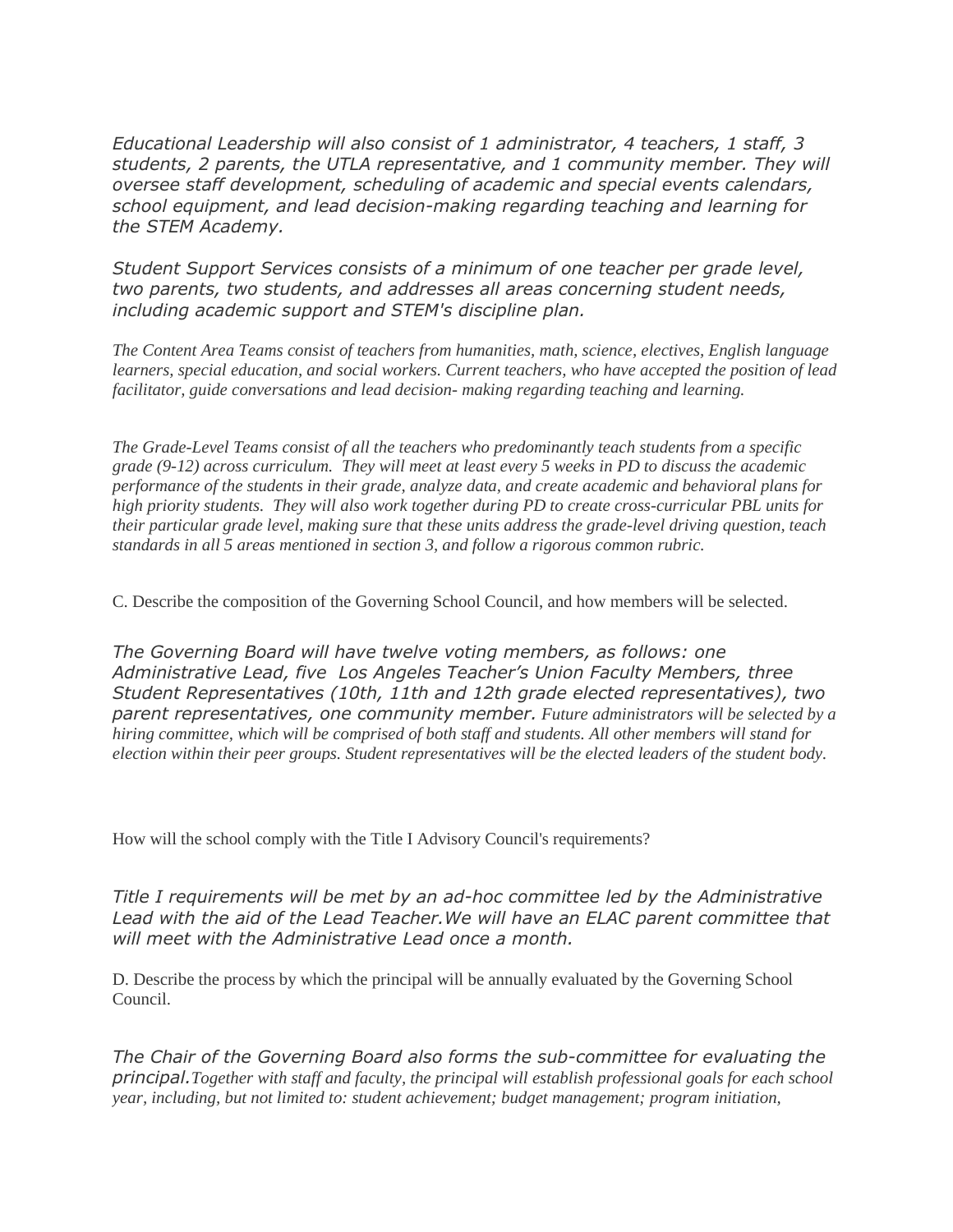*management, and expansion; professional development initiatives; and overall school leadership and management. Teachers will complete a rubric which is created by the governing board annually for their views of the principal's performance with regard to the goals set for the year. The sub-committee will review the rubrics as well as any written reports/grievances made throughout the year and make recommendations to the governing board, and the governing board will vote to retain or decline the services of the principal for the coming year. If the principal is retained, he or she will establish a new set of professional goals. If the principal is declined, he or she will have the right to meet with the governing board to discuss the reasons why he or she will not be reappointed.*

E. How will the Governing School Council oversee budget to ensure financial stability?

*The governing board, which includes the principal, will make shared decisions regarding the oversight and maintenance of the budget. Financial projections will be based on the most conservative figures available, and spending approval will always be by consensus of the board. Part of the annual process will be for an outside auditor, whether it be through the district or privately contracted, to review expenditures and make recommendations.*

F. What is the proposed leadership structure?

*The structure of the governance of the STEM Academy includes the following components:*

- 1. *A governing board consisting of the administrator, 5 teachers, 3 students, 2 parents, and 1 community member.*
- 2. *A education leadership committee comprised of 1 administrator, 4 teachers, 1 staff, 3 students, 2 parents, the UTLA representative, and 1 community member.*
- 3. *A student support committee comprised of a minimum of one teacher per grade level, two parents, and two students.*
- 4. *A student council comprised of elected student body leaders.*
- 5. *A parent council (ELAC) comprised of parents who take an active role in the governance of the school.*

*It is a committee structure that is flexible and changes to meet the needs of the school but most certainly includes committees that make and implement decisions about program curriculum, assessment standards and practices, staff and teacher hiring and assignment, budget, school safety, professional development, and school/ community/ business liaisons.*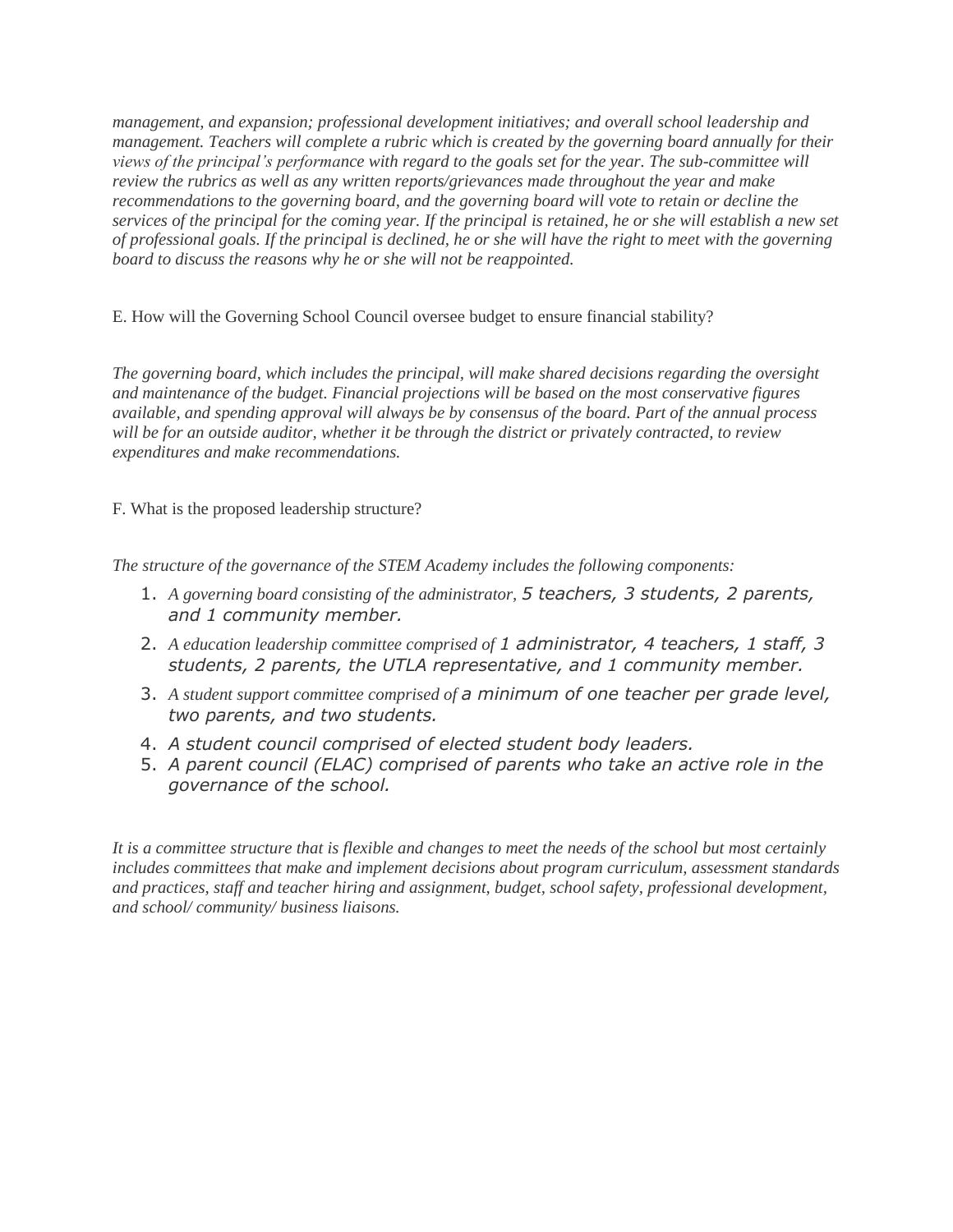G. Describe the process for gaining faculty input into decisions.

*Based on our projected size, we anticipate approximately 20 teacher positions. Using that number as a guide, fully 20% of the faculty, plus our one anticipated classified staff member, will be on the Governing Board, responsible for shared decision-making. The Educational Leadership Team and Student Support Team must also have a minimum of one member who serves as a liaison between that team and the Governing Board. All committee minutes (for every committee) will be posted in a public STEM forum within 2 weeks of each meeting, and all committee meetings will be posted at least 36 hours prior to the meeting in the same public forum on a STEM committee calendar. Those teachers not on the board will be welcome at meetings and encouraged to give input on any and all decisions.*

H. Describe the process by which policies such as promotion, graduation, discipline, and attendance will be decided.

*The Leadership Team of STEM Academy will work with parent teams to involve them in the development of the parent engagement plan. This will ensure that plans and activities truly address the needs of parents and help them engage more fully in the life of the school and the academic lives of their children. All governance meetings involving school policies will include parent representatives. Parent representatives will also be included in the annual review of school progress and student achievement. We will publish the results of these meetings for all parents and community members. The meeting structures and schedules of each of these groups will determined in accordance with the needs of the school and adjusted as those needs change.*

*All members of the internal school community will participate in the shared decision-making practices of the school, and community members will be invited to participate in areas that meet their interests. We also are committed to rotating membership on the various governance entities to:*

- 1. *Ensure a balance of expertise and developing knowledge and commitment*
- 2. *Give all persons an opportunity to fully develop an understanding of the school and its workings*
- 3. *Contain the knowledge and resources within each body to access external resources to support the work of the SLC*
- 4. *Build broad interaction and collaboration among the members of the school community*

*The school community will strive to make all decisions by consensus. We recognize that reaching consensus is sometimes a long process; however we believe that the educative process that occurs as we strive for consensus—one in which we all come to know each other's viewpoints and the reasons that underlie them—results in better quality decisions, stronger outcomes, and greater commitment to the implementation of the decisions. Such engagement in decision-making results in willing accountability.*

*Governance and decision-making at the STEM Academy will always occur in the context of the mission and vision of the school. The school holds those statements, however, to be dynamic, fluid, and responsive to the needs of the community as well as offering a roadmap for the school's role in the community. Thus, one of the chief tasks across the governance structure is the regular reconsideration of the mission and vision statements and the extent to which they provide a sufficient platform for the structure and activities of the school. The entire school community will be invited to participate on an annual basis in a process*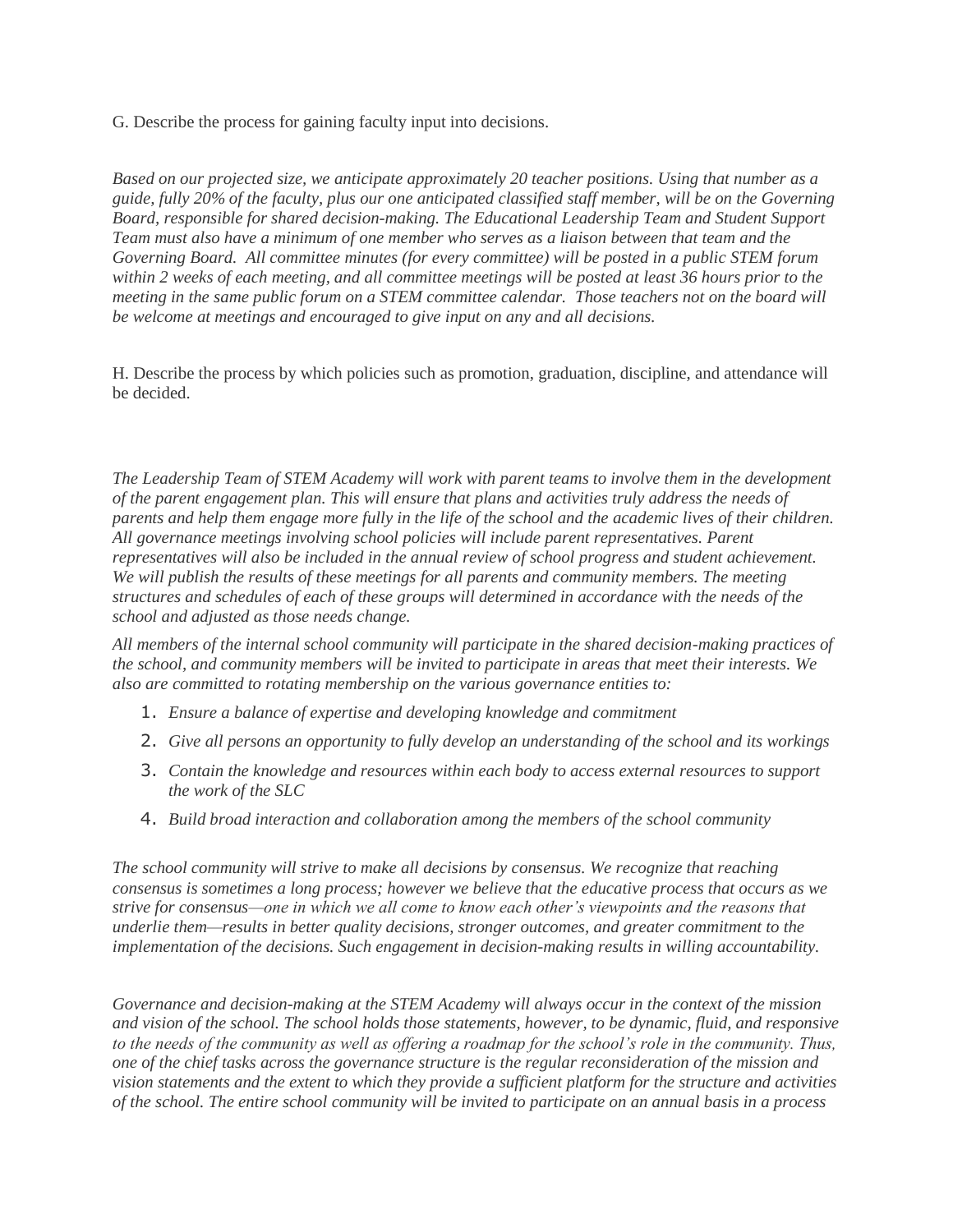*of reviewing and rethinking the mission and vision, which will in turn lead to the community's engagement in actions required to align the operation of the school with those agreed upon foundational statements.*

*Similarly, the various entities of the governance structure will engage in a regular review of the plans, processes, and procedures that fall within their purview. We will align guiding principles, strategies, and day-to-day actions to insure a cohesive and coherent approach to providing students with an excellent learning experience, and to meeting the needs of our students and our community partners. It also forms the basis for an annual formal statement of the academy's expectations for teaching and learning and for the commitment of all of the school community's participants to those expectations and outcomes.*

*This process also lays the foundation for a school evaluation process. All members of the school community will participate in the development of a set of benchmarks and outcomes and a timetable and define the relevant data to measure the school's progress toward its goals. The community will assess the effectiveness of the school on the basis of those established guidelines and will use the assessment outcomes to revise the operational plan of the school. We view this community-wide participation in standard setting, assessment, and evaluation as an indicator of engagement, responsibility, and accountability.*

## **8. Budget (8 points)**

A. How will the school use budget autonomy to maximize high student performance and a professional collaborative learning community?

*The STEM Academy will use budget autonomy for three purposes. First, we will hire only the most highly qualified teachers. Second, we will expand resources for students, such as technology and online learning management systems. Third, we will enhance professional development by bringing in professional consultants.*

B. What will be the process for developing the annual school budget, ensuring maximum input?

*The needs of the students always come first, so budgetary considerations will be centered on student achievement, safety, and needs. Our goal is to graduate students prepared for higher education or ready to enter the workforce. The process will begin with looking at our projected numbers of students and what classes they will need. Following on from that, we will be able to assess staffing and scheduling needs, which will lead to hiring decisions. After those decisions, we will address our complex-wide responsibilities, such as our portion of cafeteria, library, and security. Finally, purchasing will be addressed, including technology, facilities (tables & chairs), and expendables (such as art supplies, paper, printer toner, etc.).*

C. With a lump sum budget, what will be your school's priority in creating an expense budget?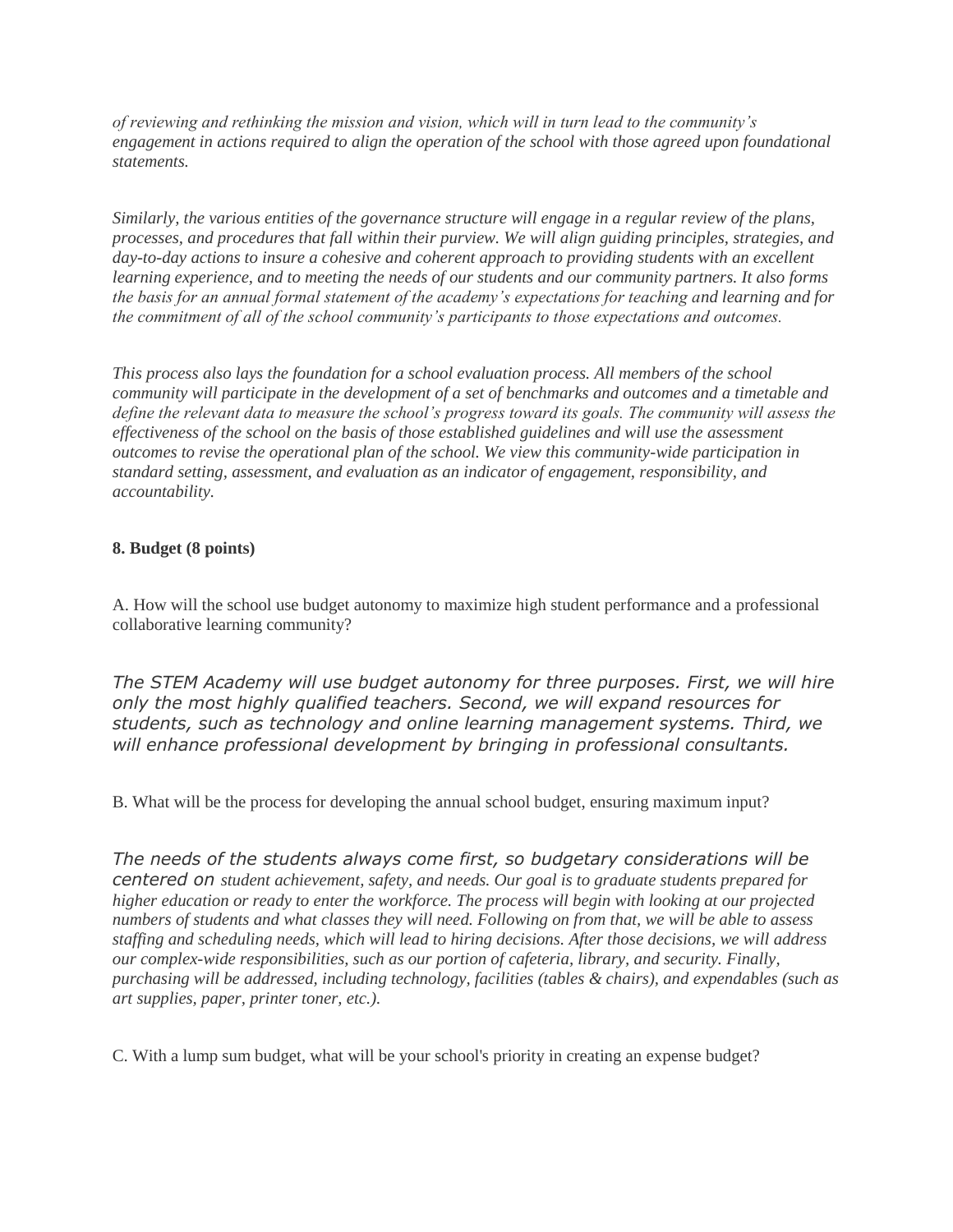*Student achievement is our priority, so budget decisions will be made to in support of maximum achievement.*

D. What is the school's plan for additional fund raising?

*Our staff has been actively seeking grants, recently being awarded a California State Partnership Academy grant, as well as an ongoing grant from the National Academy Foundation.*

## **9. Student Support (12 points)**

A. How will you ensure a safe and secure campus?

*STEM Academy students will be mostly confined to the 4th and 5th floors during the school day. At lunchtime, before and after school hours, teachers as well as the existing security and administrative supervision that Bernstein HS has in place will be on hand to supervise. We will also build a culture of tolerance and respect through the Safe School Ambassadors program where students learn peaceful conflict resolution, and how to influence their peers in a positive manner.*

B. How will you build in students an appreciation of diversity, civic participation, and conflict resolution?

*The Safe Schools Ambassadors (SSA) Program teaches student leaders conflict resolution techniques and non violent communication skills in order to help make their lives, their greater school community, and the community as a whole a safer place. It draws together student leaders from all represented ethnicities, socioeconomic groups, grade levels, academic levels, and peer groups. By virtue of students participating in an emotionally intense 2-day training as well as bi-monthly meetings throughout the year, STEM leaders connect with students of "different" background and learn to appreciate these other students as people, which leads to a greater appreciation of diversity as well as conflict resolution. SSA also strives to be active in the community and requires that every member complete at least one activity each semester which contributes to bringing peace and awareness to the community around STEM. Our leadership students have begun a recycling program and many of our teachers infuse their PBL units with environmental and civic connections. These activities help build a culture that promotes an appreciation of diversity, civic participation and conflict resolution.*

*Next year, STEM plans to build into its community service requirement volunteer hours and grade level driving questions. Students will be expected to explore and reflect upon the following questions; in the 9th grade, "Who am I?" in the 10th, "Who am I in my community?" in the 11th, "Who am I in the World?" and in the*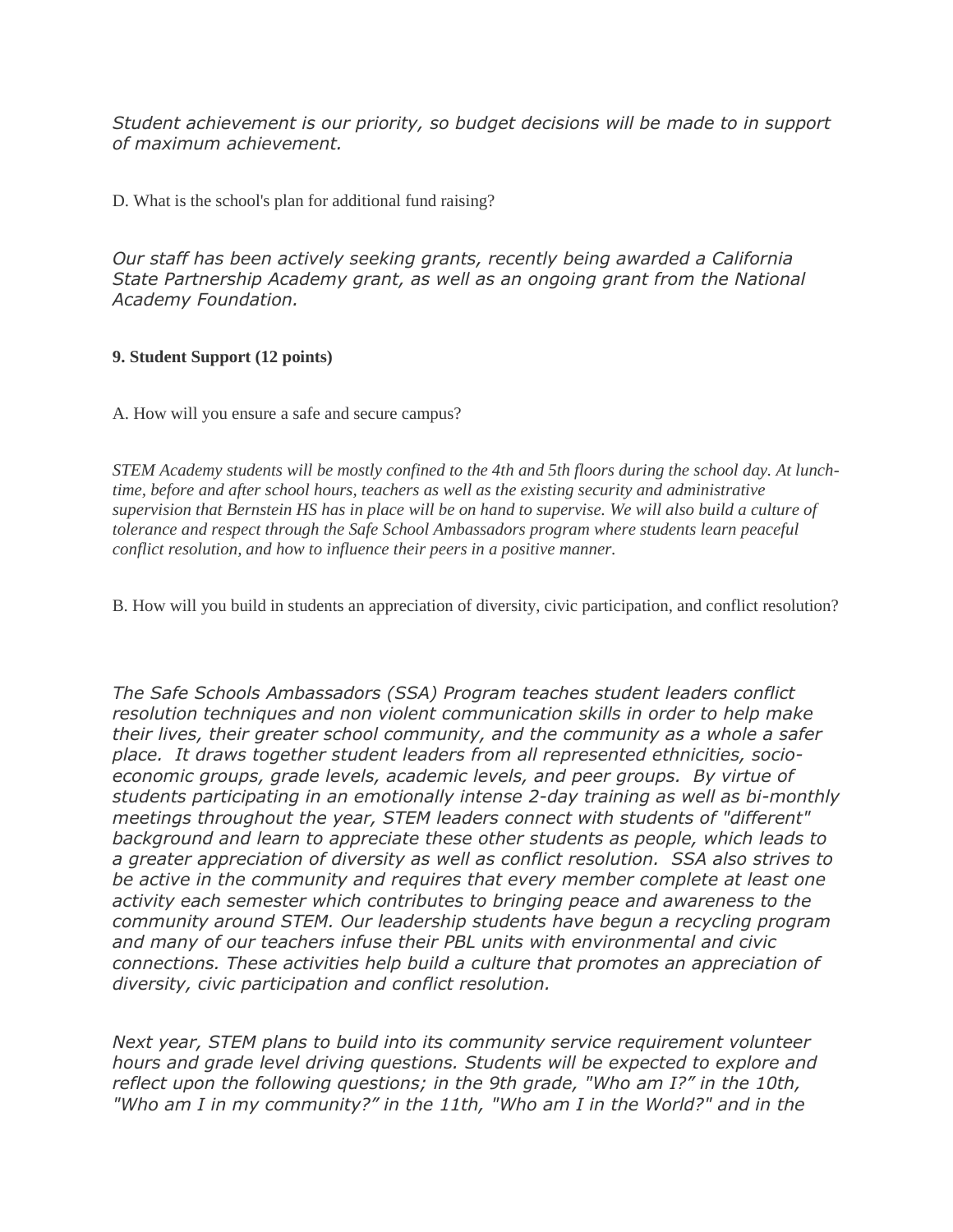*12th, "How can I effect change in the world?" These grade level themes will help our students value diversity, civic participation and conflict resolution while helping them make connections between the work they do in all their courses.*

*STEM teachers will serve as role models in all aspects of appreciating diversity, civic participation and conflict resolution. This will be accomplished by engaging with the community and attending a variety of work shops including SSA, IMPACT training and cultural sensitivity workshops.*

C. What will be the academic and social support services that your school will provide to students who need it, including special education students and English language learners?

*Advisory structures will be built into the day to support students with learning activities to support development of essential work skills, knowledge of career opportunities, and academic success so that students have multiple pathways to successful career entry and postsecondary education.*

*Students will develop meaningful connections with teachers and staff. Each student's teachers, advisors, and administrators will keep close communication with his/her parents, informing them of homework accomplishments and scholastic achievement, and study needs. With these student support teams, each student will create a learning plan and strategies for success.*

D. How will you provide health services (e.g., nursing, counseling, truancy, homelessness)?

*The STEM Academy will be part of the larger Helen Bernstein Complex. As such, we will have the opportunity, and responsibility, to contribute to services that all of the schools within the complex have in common. The school nurse would fall into that category, and STEM takes this responsibility seriously. As part of our staffing plan, we will have a full-time counselor, integrally involved in scheduling, interventions, and home communication.*

### **10. Family and Community Engagement (8 points)**

A. What will family engagement look like in your school?

*The STEM Academy will incorporate several methods of engaging parents and community members at our school. Our parents will participate in regular leadership meetings where they will help make critical decisions regarding their child's education. There will be two voting parent members on the governing board. They will enter our classrooms to view and evaluate student projects, senior capstone presentations, as well as attend regular open houses and student led conferences. Parents will also accompany students and teachers on field trips. Our communication structure will be such that advisory teachers will be primarily responsible for contacting parents to remind them of meetings, open houses and involvement opportunities.*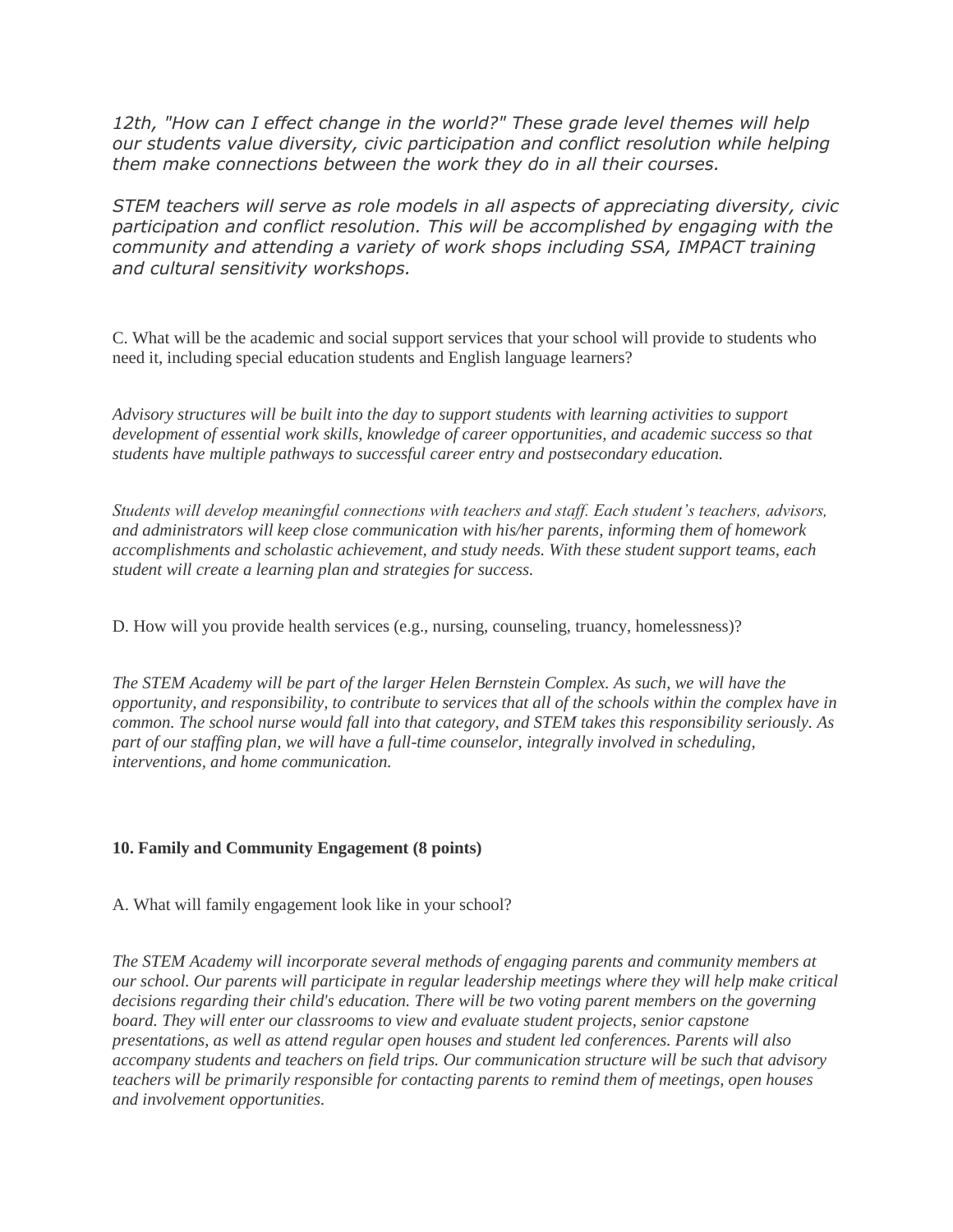B. How will families be involved in their child's education?

*First, we would like to implement student led conferencing where each student prepares ahead of time a body of work to demonstrate their learning for the year and plans on how they will explain their work and grade to the parent. This planning will culminate with a presentation by the student of their portfolio to their parents at the end of the year. STEM will encourage parent involvement by requiring a signature on the portfolio and giving the parents multiple opportunities to come and evaluate their students' portfolios. Second, two parents will be members of the Educational Leadership Committee which has purview over teacher professional development and curriculum implementation allowing parents to take an active role in the content and delivery of their students' education. Third, parents will participate in ELAC where they will directly influence how money is spent to support STEM students' education.*

C. What is your proposed theory of community engagement?

*We at the STEM Academy believe that strong community involvement is critical to our students' success.*  We will work actively to involve the community in our academy by publishing a quarterly newsletter that *will inform parents and our community about the activities and academic achievements of students in STEM. We will also launch a website that will inform the community about the opportunities and pathways available to our students and highlight the achievements of the STEM Academy. All committee meeting minutes will be published in a timely manner and posted for public viewing in the STEM office.*

D. What is your proposed community engagement plan? What types of community partnerships will you form to engage the community and enrich the school's career theme and multiple pathways philosophy?

*Our community partners will be involved in our school through regular advisory board meetings as well as providing sources for internships, classroom guest speakers and mentors. We currently have several community partners in the engineering and medical private sector as well as local colleges and hospitals. These partnerships give our engineering and medical pathway students the opportunity to engage with professionals in our career pathways. Our students will engage with our community partners by participating in a service-learning period during their junior or senior year, in engineering competitions, in science conferences and in community-wide events.*

# **11. Design Team Profile and Planning Process (4 points)**

A. Who constitutes the Design Team that is proposing to establish the Pilot School?

*Tamara Cogan, Esther Dabagyan, Catherine Devine, Jason Doerr, Joey Hernandez, Lori Hunt, Lauren Ruth, Silva Shakaryan, Ron Smith, and Sona Yesayan.*

B. Describe the planning process for developing this proposal?